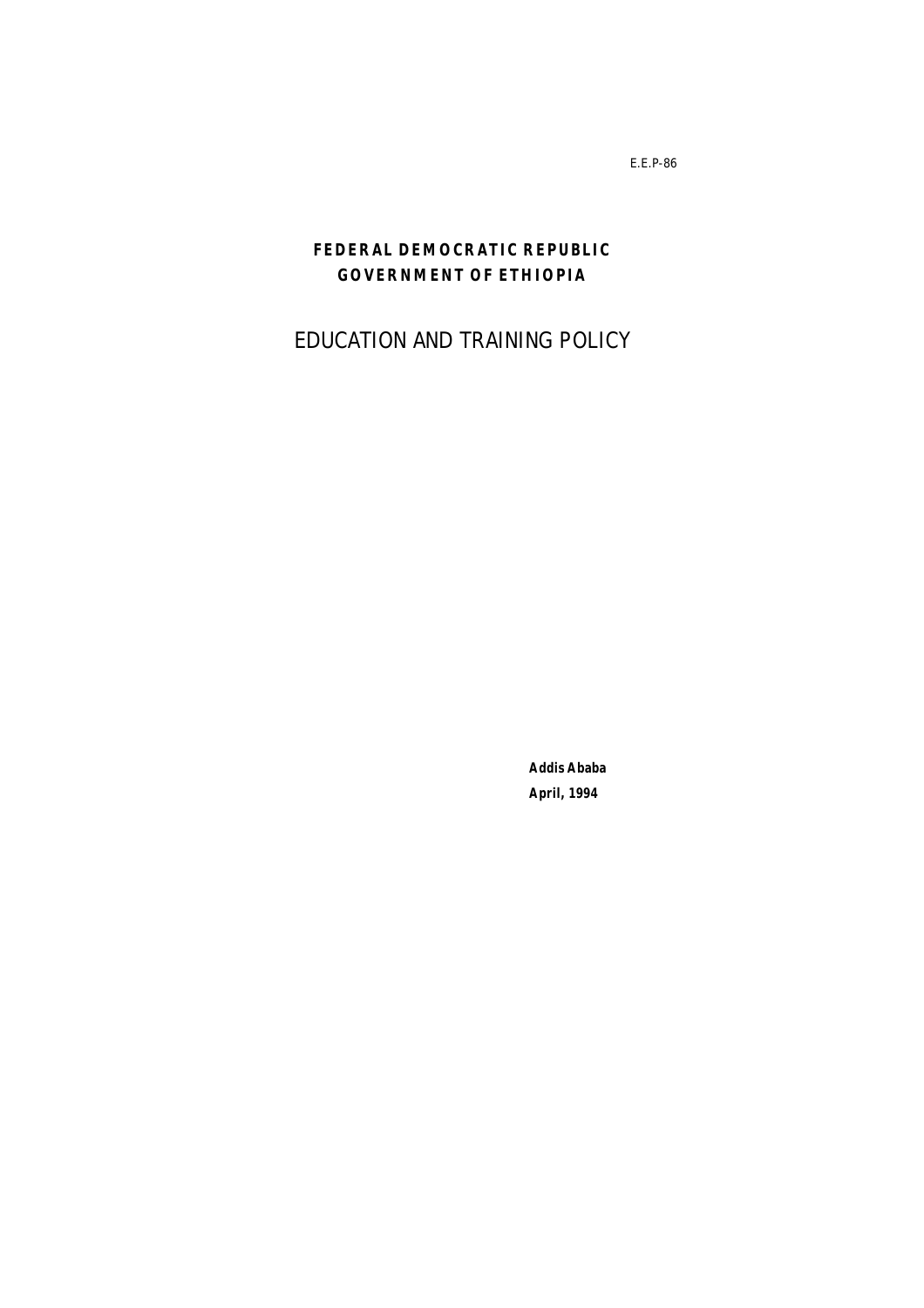## First Edition 1994

# ST. GEORGE PRINTING PRESS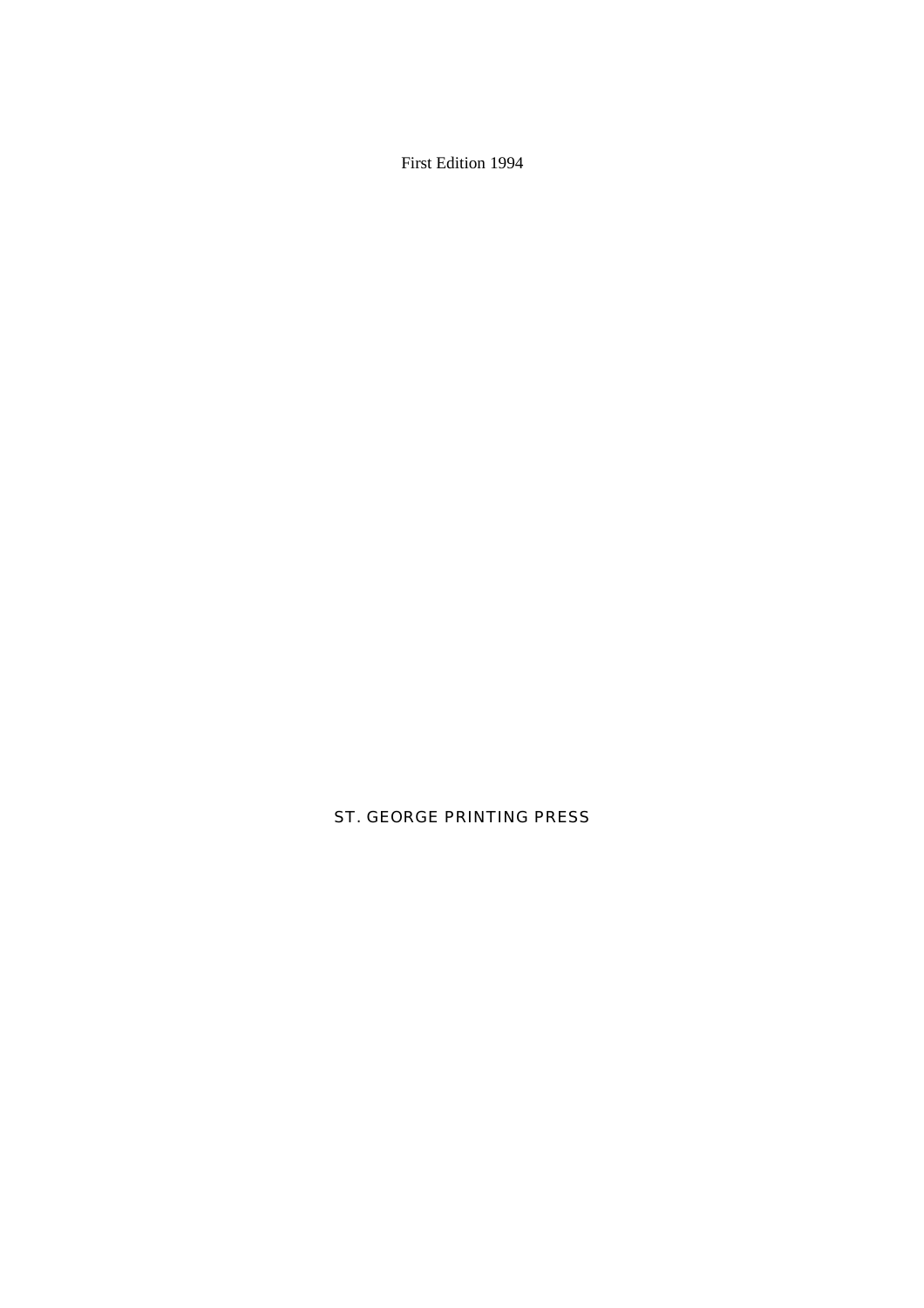# **TABLE OF CONTENTS**

|                  |                                                     | Page |
|------------------|-----------------------------------------------------|------|
|                  | 1. INTRODUCTION                                     | 1    |
| $\overline{2}$ . | <b>OBJECTIVES OF EDUCATION AND</b>                  |      |
|                  | <b>TRAINING</b>                                     | 7    |
|                  | 2.1 General Objectives                              | 8    |
|                  | 2.2 Specific Objectives                             | 8    |
| 3.               | <b>OVERALL STRATEGY</b>                             | 12   |
|                  | 3.1 Curriculum                                      | 12   |
|                  | 3.2 Educational Streture                            | 14   |
|                  | 3.3 Educational Measurement and Examination         | 18   |
|                  | 3.4 Teachers                                        | 20   |
|                  | 3.5 Languages and Education                         | 23   |
|                  | 3.6 Nexus Between Education, Training, Research and |      |
|                  | Development                                         | 24   |
|                  | 3.7 Educational Support Inputs                      | 27   |
|                  | 3.8 Educational Organization and Management         | 29   |
|                  | 3.9 Educational Finance                             | 31   |
|                  |                                                     |      |

# **4. AREAS OF SPECIAL ATTENTION AND ACTION PRIORITY 33**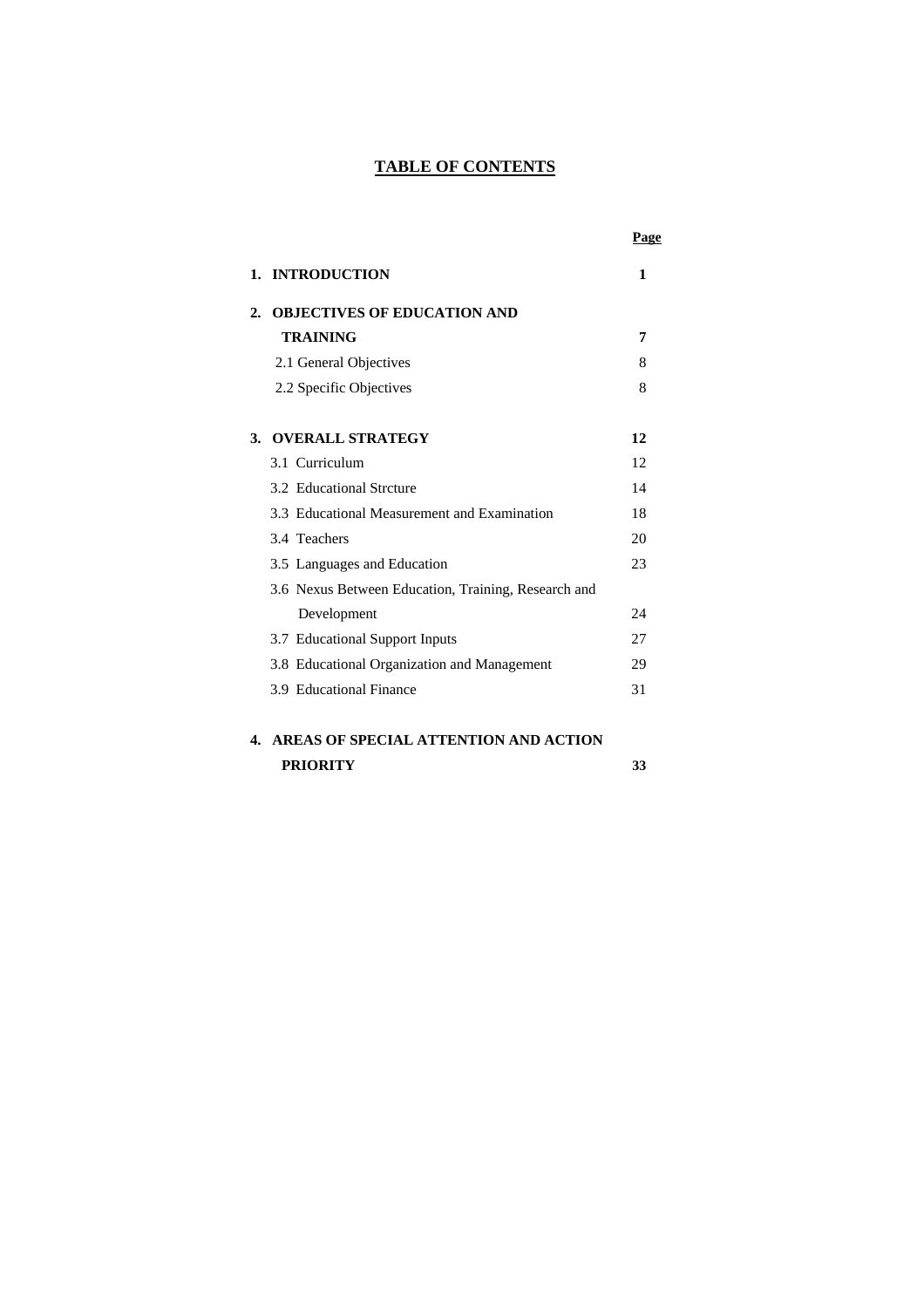### **1. INTRODOCTION**

Education is a process by which man transmits his experiences, new findings, and values accumulated over the years, in his struggle for survival and development, through generations. Education enables individuals and society to make all-rounded participation in the development process by acquiring knowledge, ability, skills and attitudes.

One of the aims of education is to strengthen the individual's and society's problem-solving capacity, ability and culture starting from basic education and at all levels. Education enables man to identify harmful traditions and replace them by useful ones. It helps man to improve, change, as well as develop and conserve his environment for the purpose of an all-rounded development by diffusing science and technology into the society. Education also plays a role in the promotion of respect for human rights and democratic values, creating the condition for equality, mutual Understanding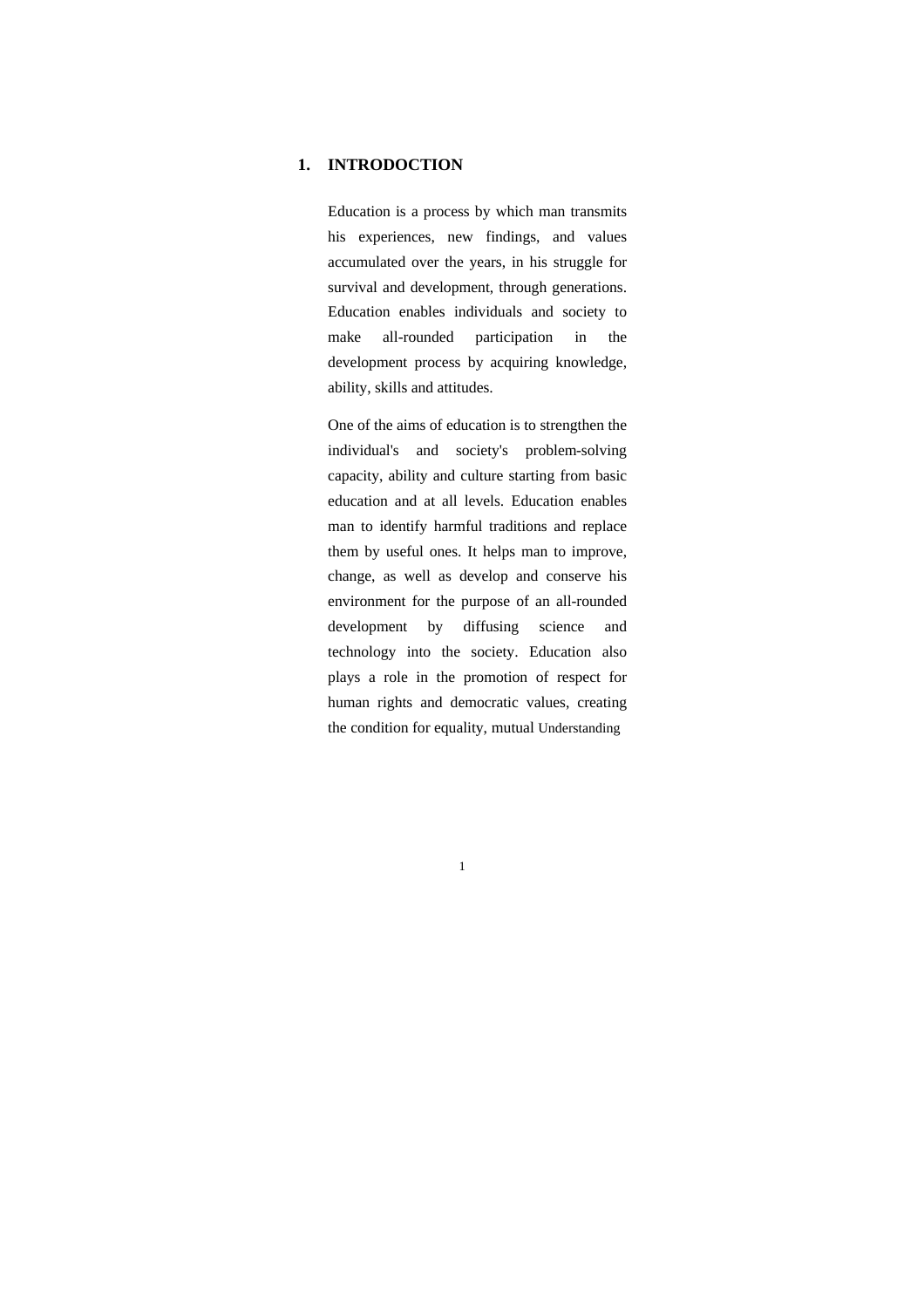and cooperation among people Education does not operate in isolation, rather it has to be integrated with research, practice and development to contribute towards an allrounded development of society.

To date, it is known that our country's education is entangled with complex problems of relevance, quality, accessibility and equity. The objectives of education do not take cognizance of the society's needs and do not adequately indicate future direction. The absence of interrelated contents and mode of presentation that can develop student's knowledge, cognitive abilities and behavioral change by level, to adequately enrich problem-solving ability and attitude, are some of the major problems of our education system.

Inadequate facilities, insufficient training of teachers, overcrowded classes, shortage of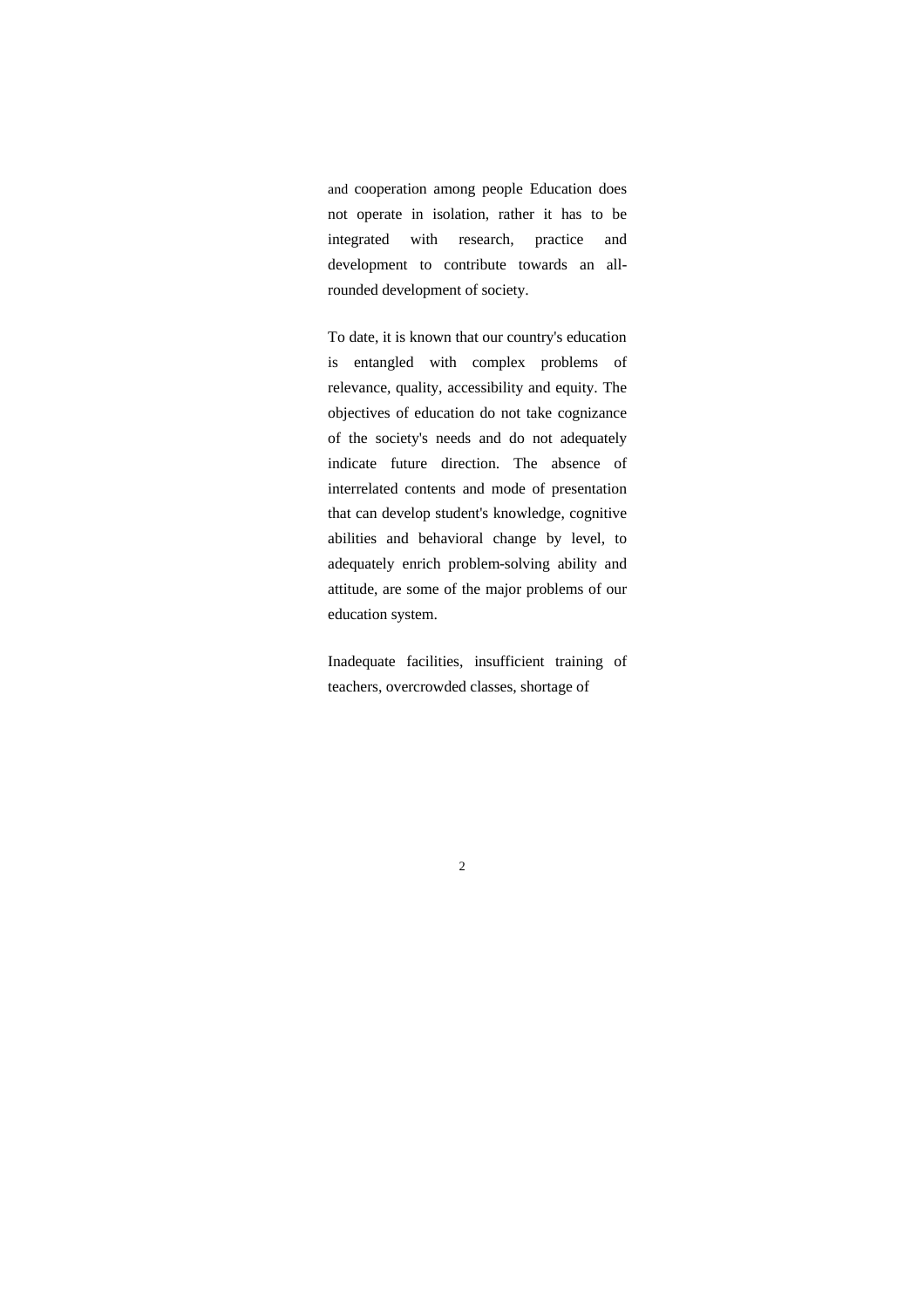books and other teaching materials, all indicate the low quality of education provided.

The gross participation rate of primary education is below *22% of* the relevant age cohort. Of these a large number discontinues and relapse to illiteracy. The disparity among regions is high. illiteracy is an overall problem of the society. Opportunities for high school education and technical and vocational training are limited to big towns. Higher education institutions are found only in very few regions. they are overcrowded and their research capacity is very low.

The necessary infrastructure to provide relevant quality education to the rural population, which is over eighty-five percent of the population of the country, is at an insignificant level of development. Aware of the complex problems the country has plunged in by the previous dictatorial, self centered and vain regimes, the transitional government of Ethiopia has embarked on charting the right direction of

3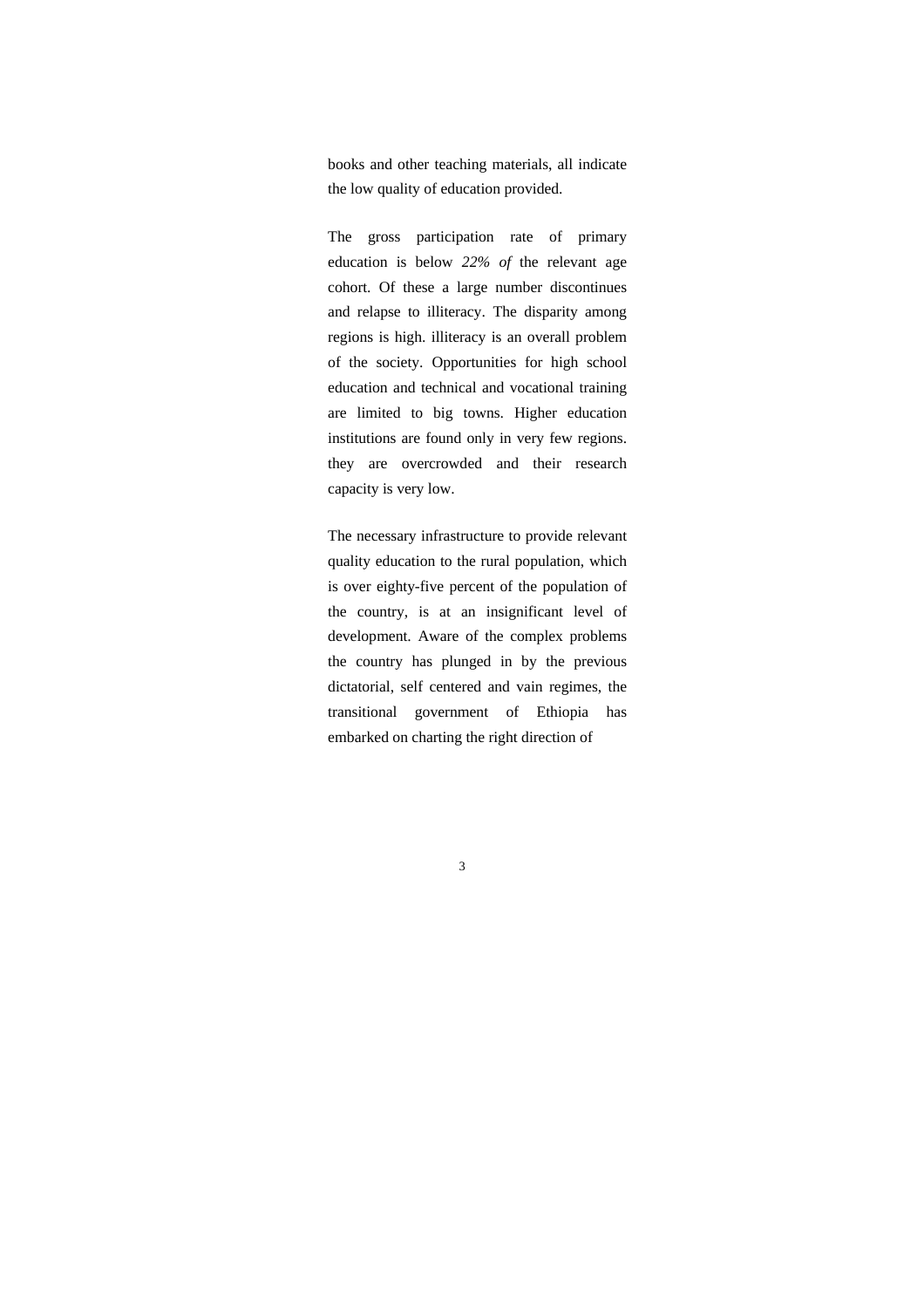development to break the vicious circle we have been entangled in.

Education, as a very important factor to human development, is of a high priority in the overall development endeavor of the government. Hence, it requires an appropriate direction to set a new process in motion and change the alarming situation. For this, a comprehensive education and training policy is formulated.

The policy encompasses overall and specific objectives, implementation strategies, including formal and non-formal education, from kindergarten to higher education and special education.

It emphasizes the development of problemsolving capacity and culture in the content of education, curriculum structure and approach, focusing on the acquisition of scientific knowledge and practicum.

4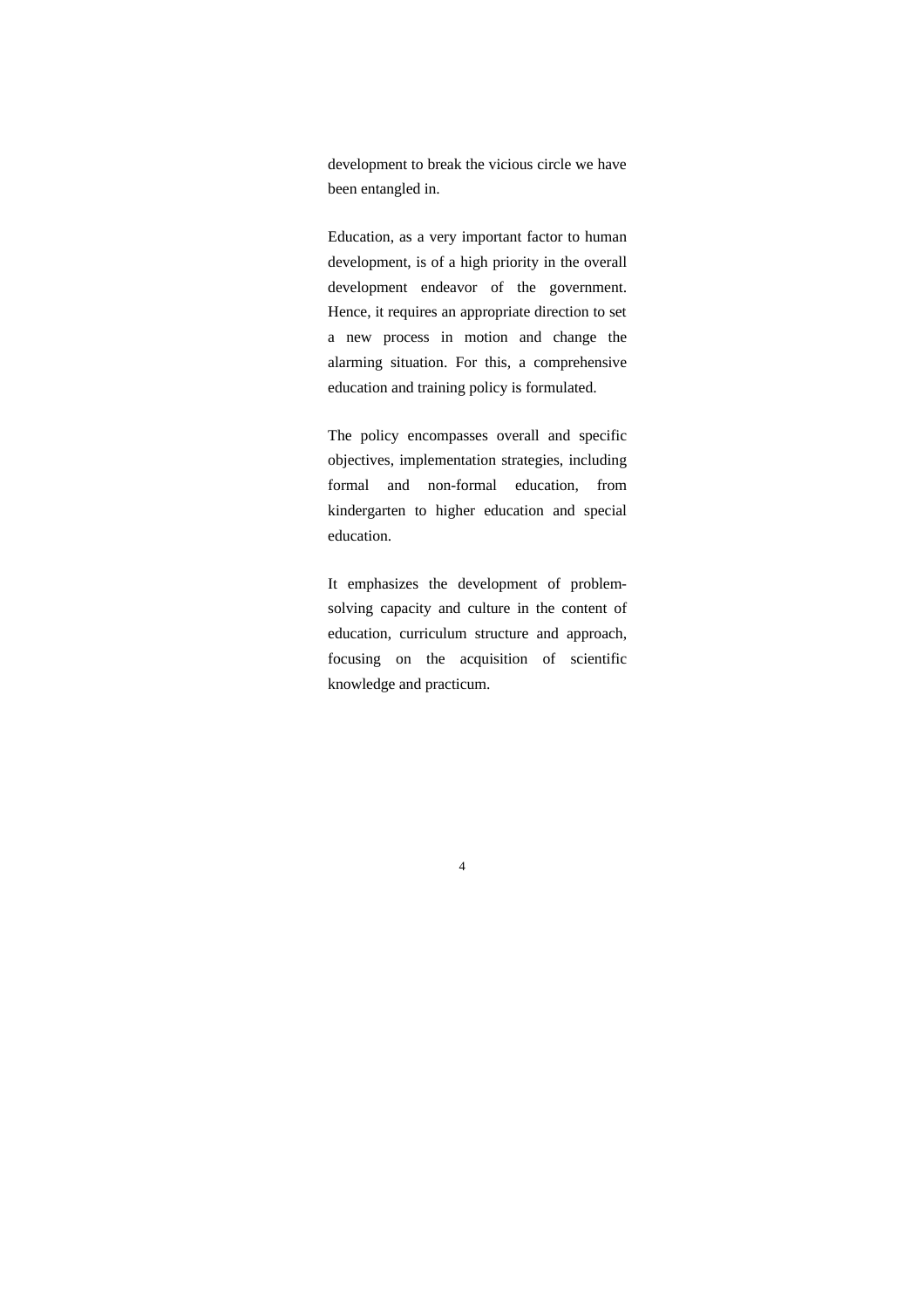Along with this, it directs that there be appropriate nexus between education, training, research and development through coordinated participation among the relevant organizations.

The policy incorporates the structure of education in relation to the development of student profile, educational measurement and evaluation, media of instruction and language teaching at various levels, the recruitment, training, methodology, organization, professional ethics and career development of teachers.

Due attention is also given to the provision and appropriate usage of educational facility, technology, materials, environment, organization and management so as to strengthen the teaching-learning process and the expansion of education. The evolution of a decentralized, efficient and professionally coordinated participatory system is indicated in respect of administration and management of the education system.

5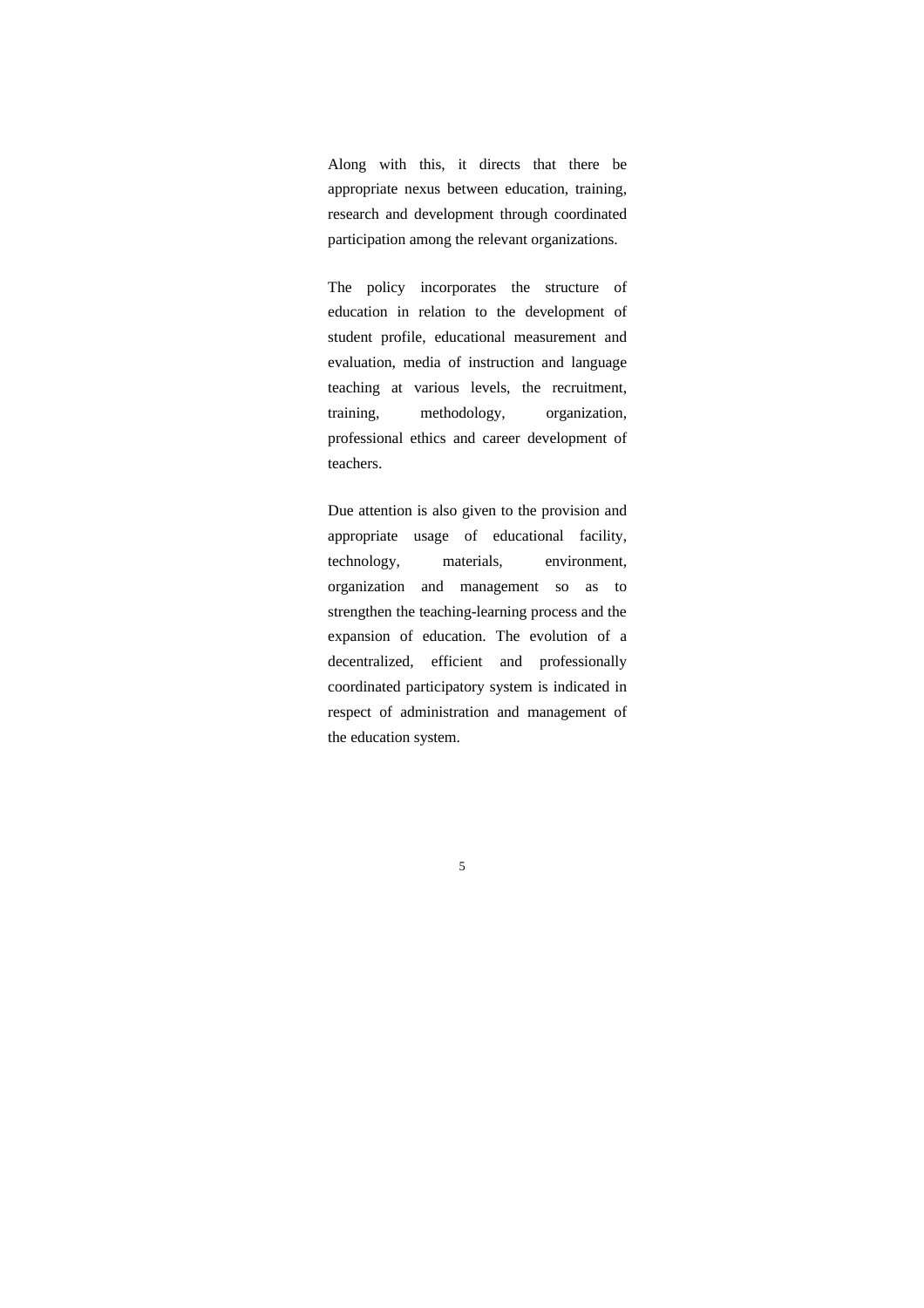It is also stated that the financing of education be just, efficient and appropriate to promote equity and quality of education.

Overall, the education and training policy envisages bringing-up citizens endowed with humane outlook, countrywide responsibility and democratic values having developed the necessary productive, creative and appreciative capacity in order to participate fruitfully in development and the utilization of resources and the environment at large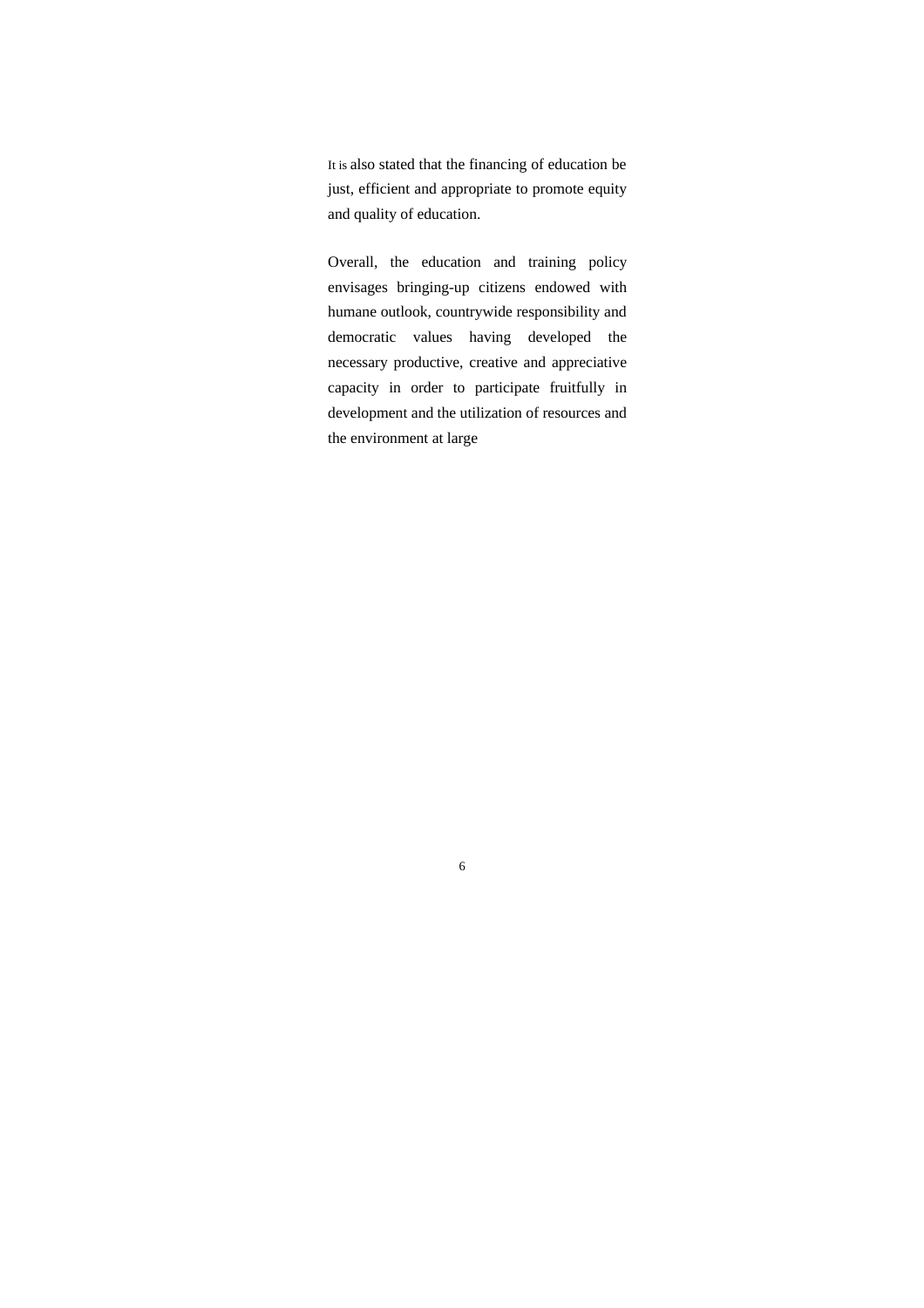## **2.OBJECTIVES OF EDUCATION AND TRAINING**

#### **2.1 General Objectives**

- 2.1.1 Develop the physical and mental potential and the problem-solving capacity of individuals by expanding education and in particular by providing basic education for all.
- 2.1.2 Bring up citizens who can take care of and utilize resources wisely, who are trained in various skills, by raising the private and social benefits of education.
- 2.1.3 Bring up citizens who respect human rights, stand for the well-being of people, as well as for equality, justice and peace, endowed with democratic culture and discipline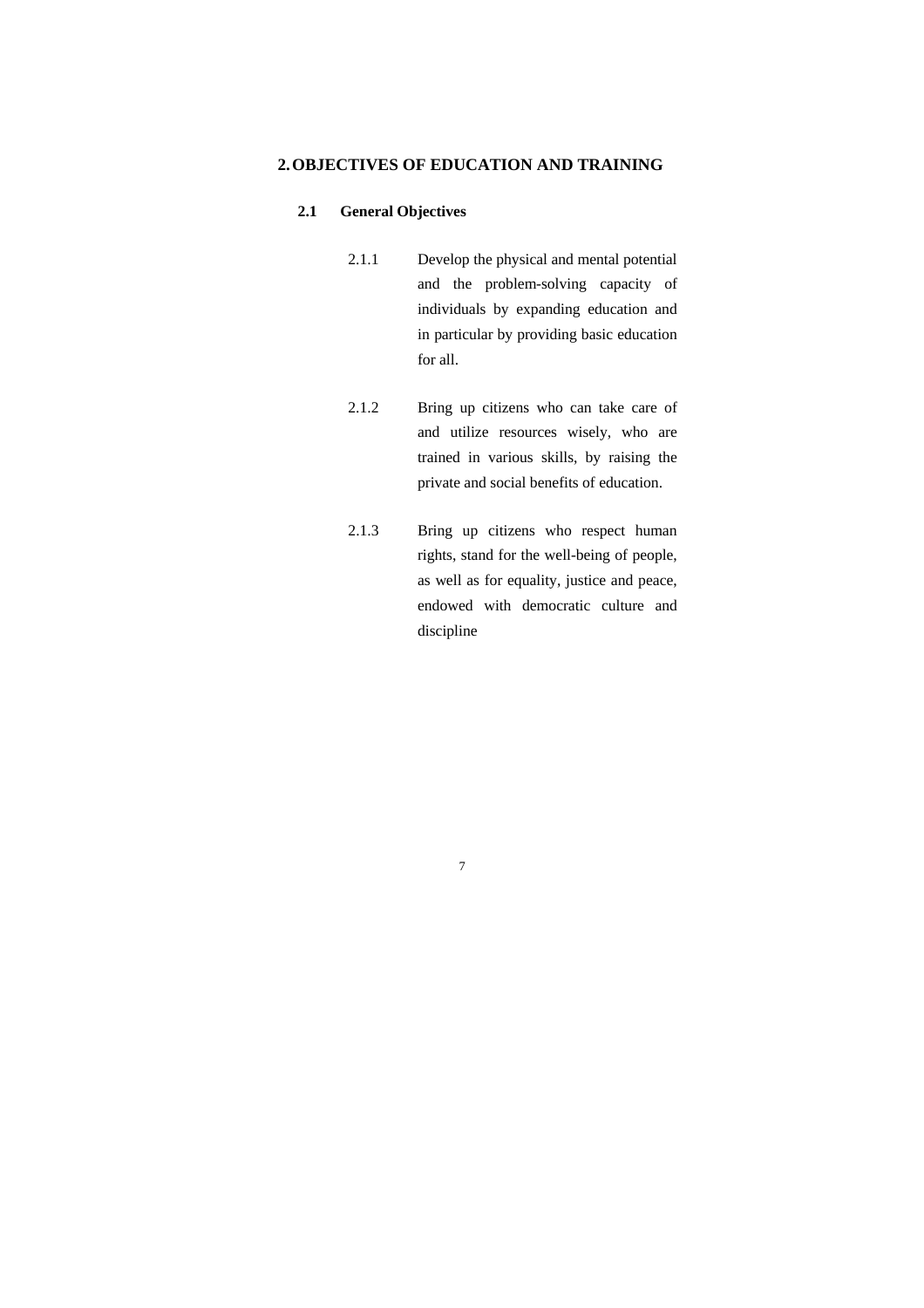- 2.1.4 Bring up citizen who differentiate harmful practices from useful ones, who seek and stand for truth, appreciate aesthetics and show positive attitude towards the development and dissemination of science and technology in society.
- 2.1.5 Cultivate the cognitive, creative, productive and appreciative potential of citizens by appropriately relating education to environment and societal needs.

## **2.2 Specific Objectives**

- 2.2.1 To promote relevant and appropriate education and training through formal and non-formal programmers.
- 2.2.2 To develop and enrich students' inquisitive ability and raise their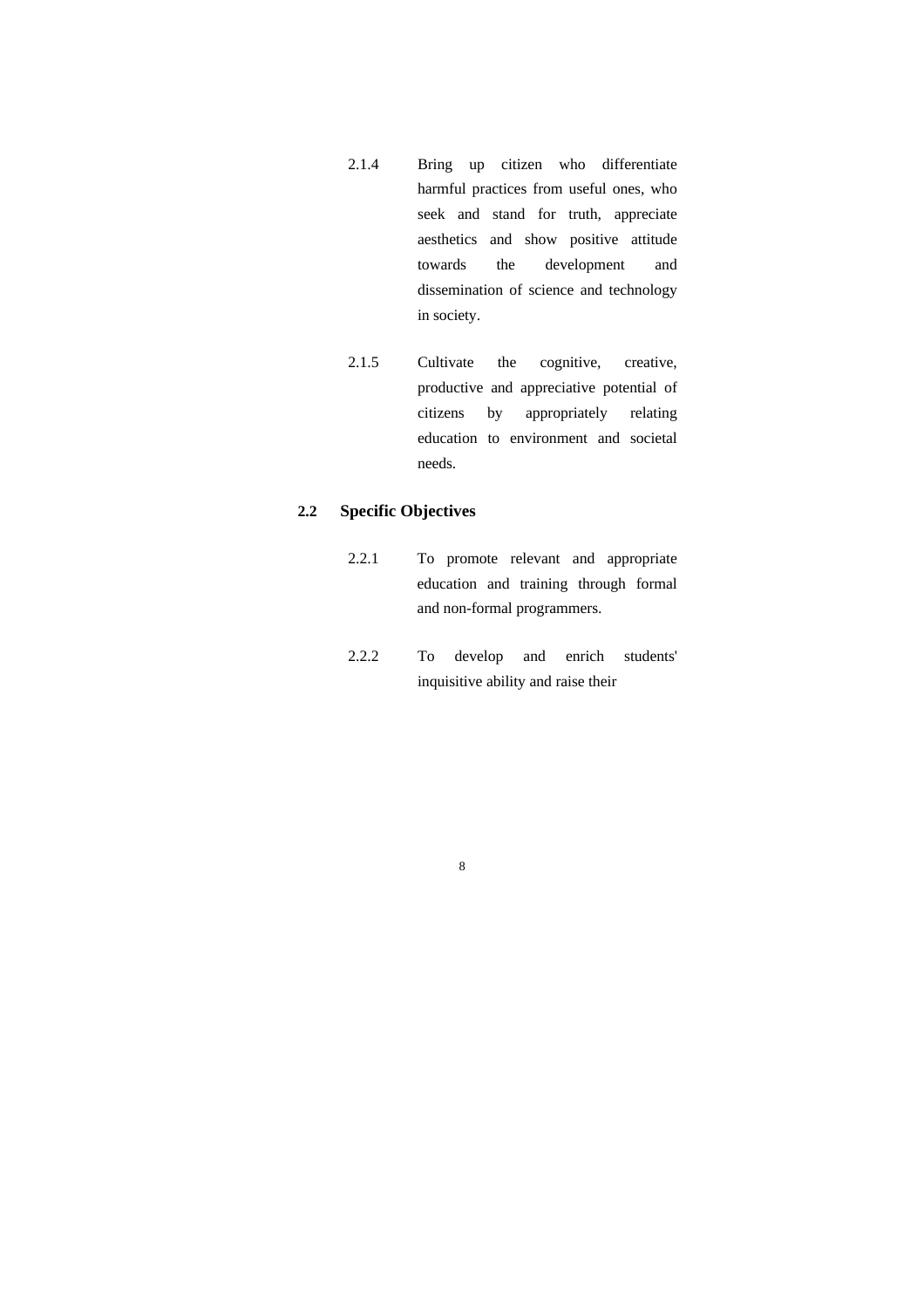Creativity and interest in aesthetic.

- 2.2.3 To enable both the handicapped and the gifted learn in accordance with their potential and needs.
- 2.2.4 To provide basic education and integrated knowledge at various levels of vocational training.
- 2.2.5 To satisfy the country's need for skilled manpower by providing training in various skills and at different levels
- 2.2.6 To make education, training and research be appropriately integrated with development by focusing on research.
- 2.2.7 TO provide secular education.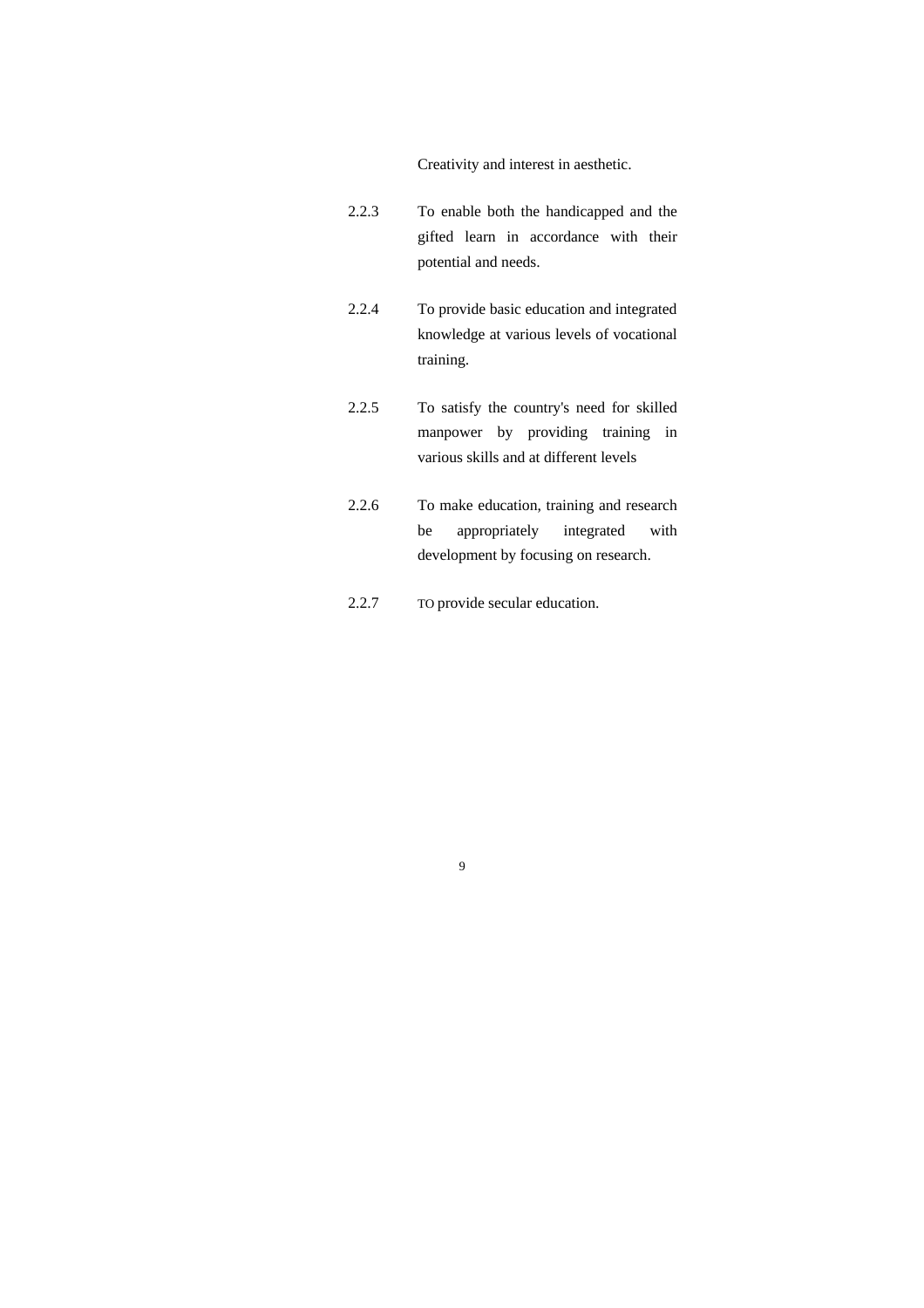- 2.2.8 To make education a supportive tool for developing traditional technology, and for utilizing modern technology.
- 2.2.9 To provide education that promotes democratic culture, tolerance and peaceful resolutions of differences and that raises the sense of discharging societal responsibility.
- 2.2.10 To provide education that can produce citizens who stand for democratic unity, liberty, equality, dignity and justice, and who are endowed with moral values.
- 2.2.11 To provide education that promote the culture of respect for work, positive work habits and high regard for workmanship.
- 2.2.12 To recognize the rights of nations/nationalities to learn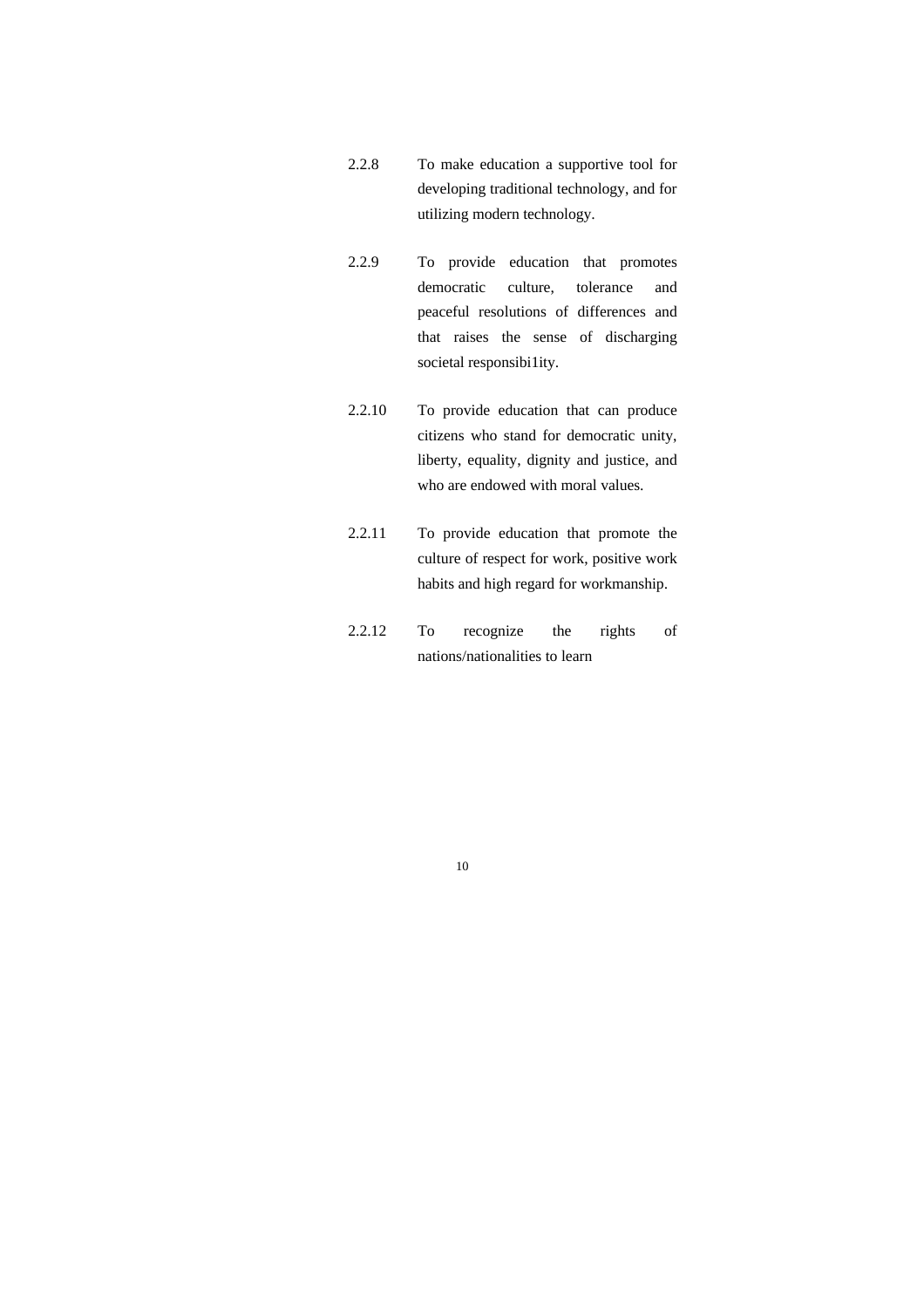in their language, while at the same time providing one language for national and another one for international communication.

- 2.2.13 To gear education towards reorienting society's attitude and value pertaining to the role and contribution of women in development.
- 2.2.14 To provide education that can produce citizens who possess national and international outlook on the environment, protect natural resources and historical heritages of the country.
- 2.2.15 To provide education that can produce citizens who have developed attitudes and skills to use and tend private and public properties appropriately.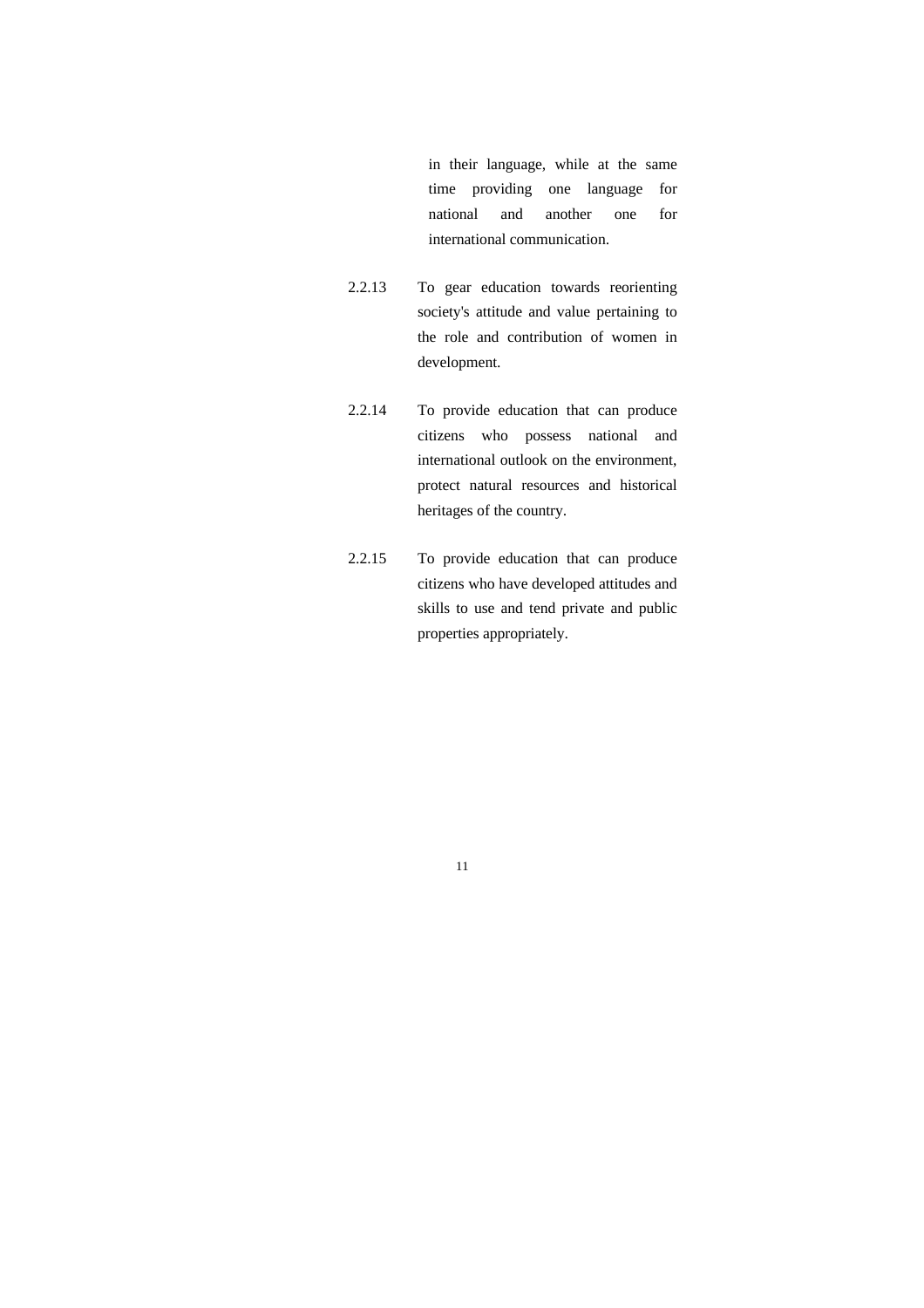### **3. OVERALL STRATEGY**

#### **3.1 Curriculum**

- 3.1.1 The preparation of curriculum will be based on the stated objectives of education, ensuring that the re1evant standard and the expected profile of students are achieved.
- 3.1.2 Create a mechanism by which teachers, professionals from major organizations of development, and beneficiaries participate in the preparation implementation and evaluation of the curriculum.
- 3.1.3 Ensure that the curriculum developed and textbooks prepared at central and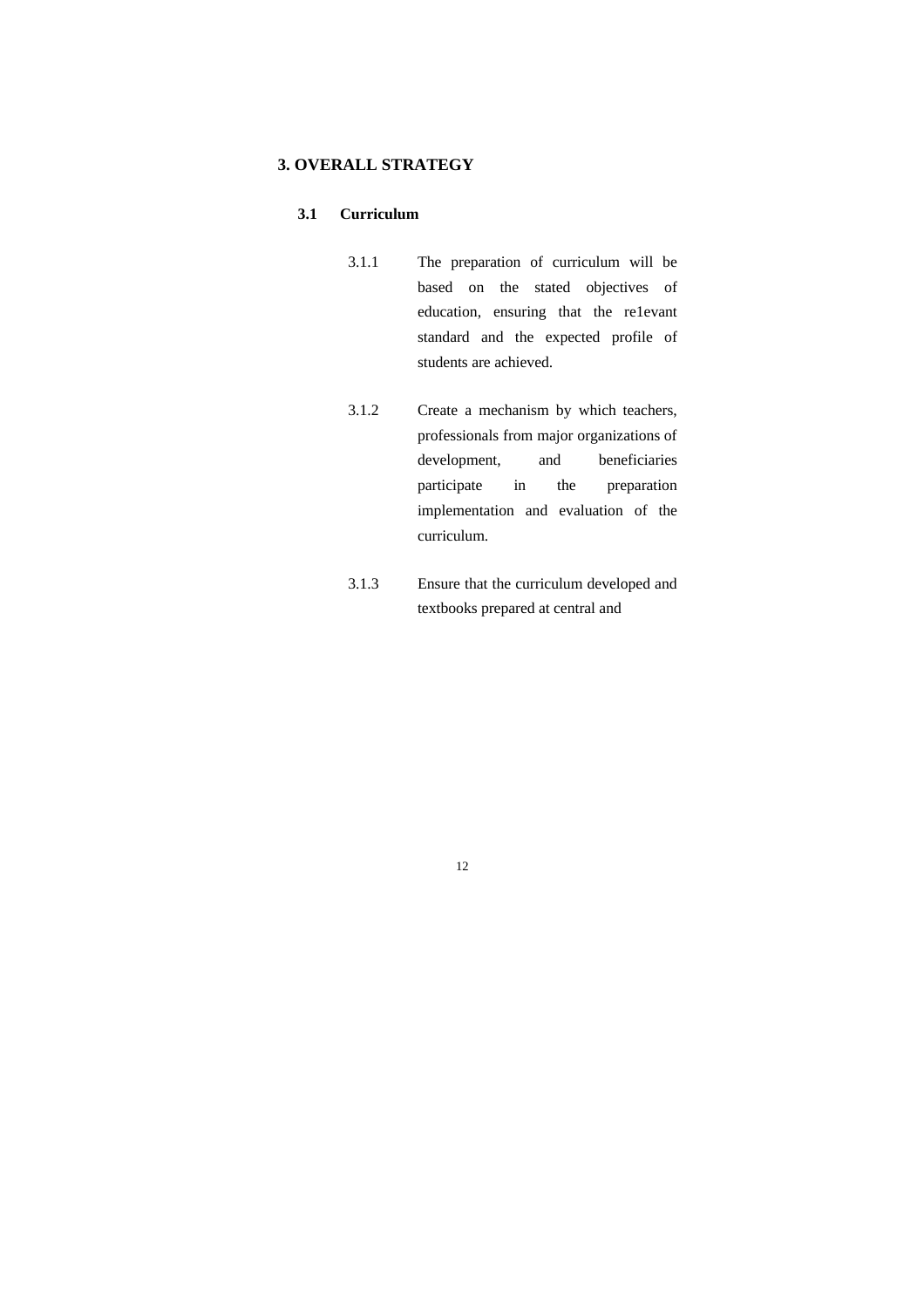regional levels, are based on sound pedagogical and psychological principles and are up to inter-national standard, giving due attention to concrete local conditions and gender issues.

3.1.4 Create a mechanism for an integrated educational research, and overall periodic evaluation of the educational system, whereby a wide-ranging of participation is ensured to foster appropriate relation among the various levels of education, training, research, development and societal needs, maintaining the required standards.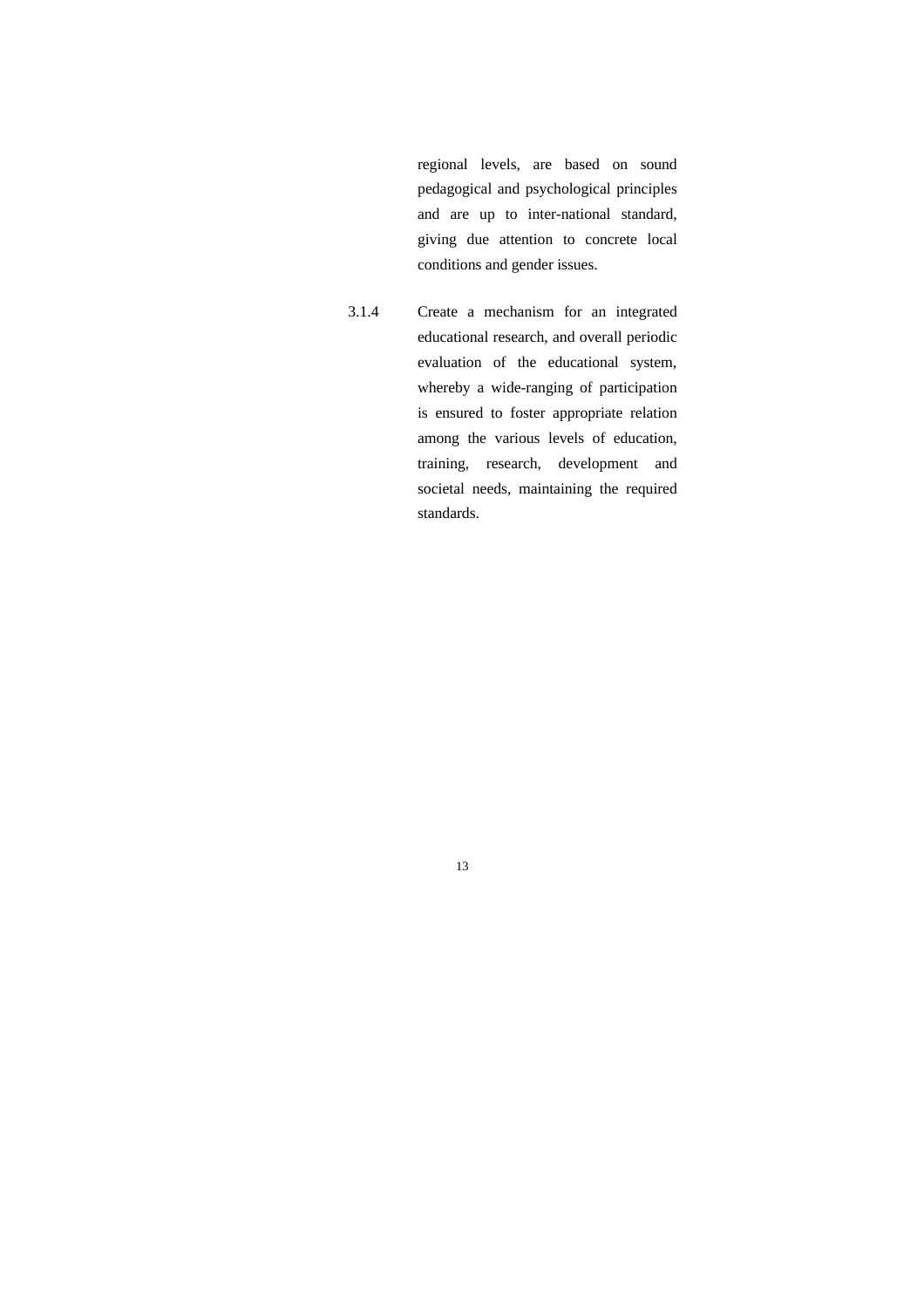#### **3.2 Educational Structure**

- 3.2.1 Kindergarten will focus on all round development of the child in preparation for formal schoo1ing.
- 3.2.2 Primary education will be of eight years duration, offering basic and general primary education to prepare students for further general education and training.
- 3.2.3 Secondary education will be of four years duration, consisting of two years of general secondary education which will enable students identify their interests for further education, for specific training and for the world of work. General education will be completed at the first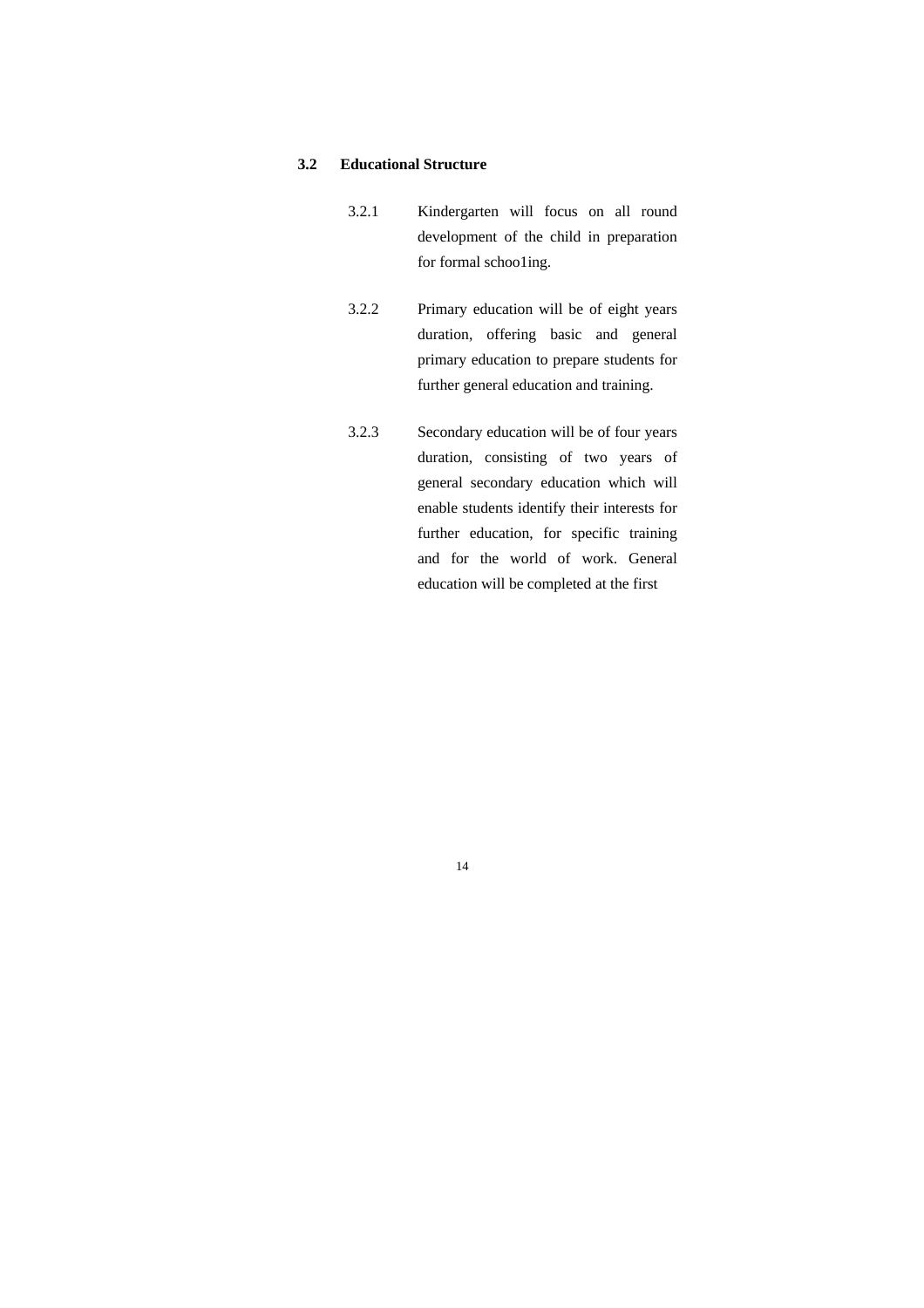cycle (grade 10). The second cycle of secondary education and training will enable students to choose subjects or areas of training which will prepare them adequately for higher education and for the world of work.

- 3.2.4 Higher education at diploma, first degree and graduate levels, will be research oriented, enabling students become problem-solving professional leaders in their fields of study and in overall societal needs.
- 3.2.5 Non-formal education will be provided beginning and integrated with basic education and at all levels of formal education.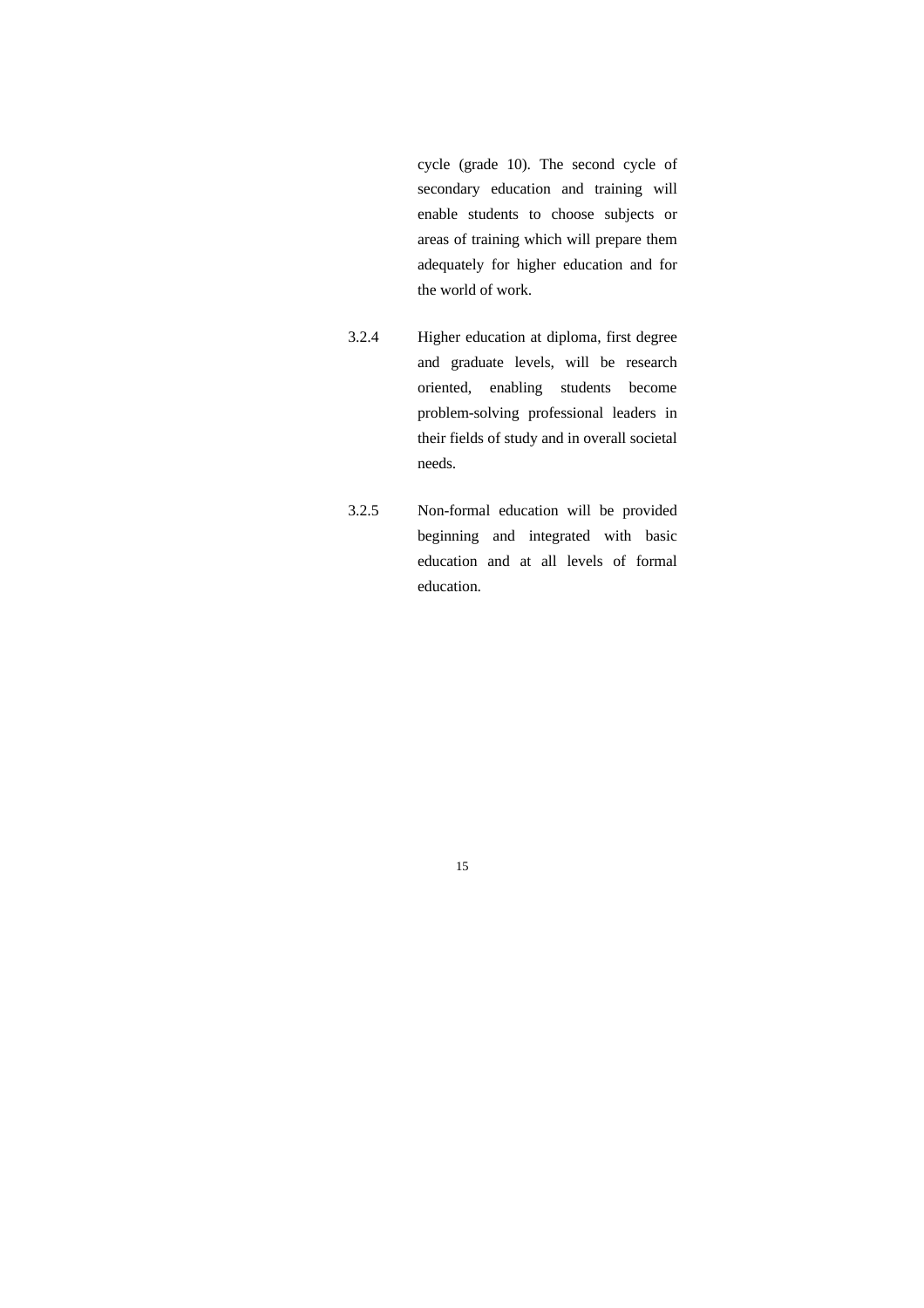- 3.2.6 Basic education will focus on literacy, numeracy, environment, agriculture, crafts, home science, health services and civics.
- 3.2.7 Non-formal education will be concrete in its content, focusing on enabling the learners develop problem-solving attitudes and abilities.
- 3.2.8 Parallel to general education, diversified technical and vocational training will be provided for those who leave school from any level of education.
	- 3.2.8.1 Training will be provided in agriculture, crafts, construction, basic book keeping in the form of apprenticeship for those with the appropriate age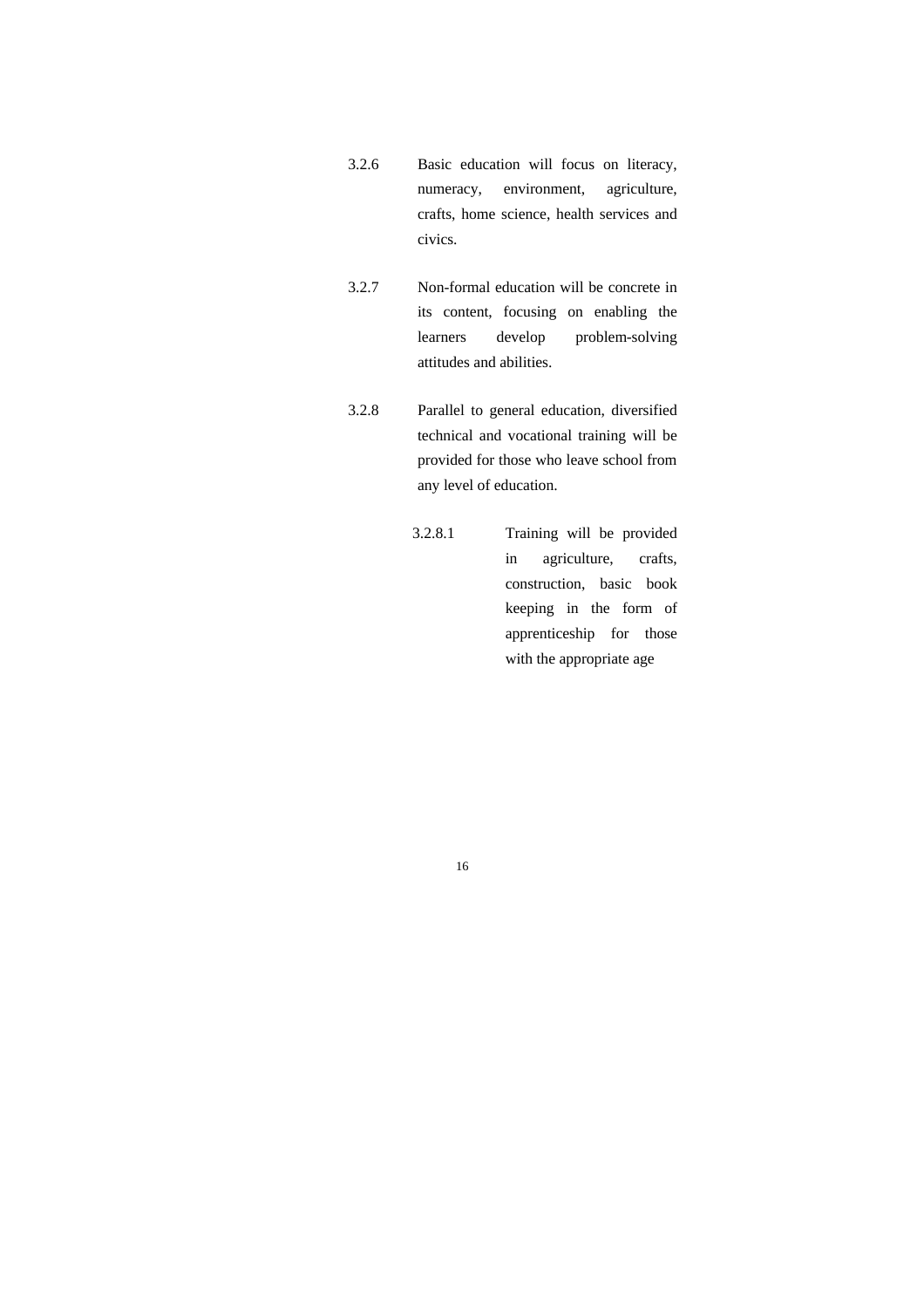and leaving primary school.

- 3.2.8.2 Technical and vocational training in agriculture, industrial arts, construction, commerce and home science will be provided after primary education for those who may not continue general education.
- 3.2.8.3 Technical training will be provided for those who complete grade ten for the development of middle level manpower.
- 3.2.9 Special education and training will be provided for people with special needs.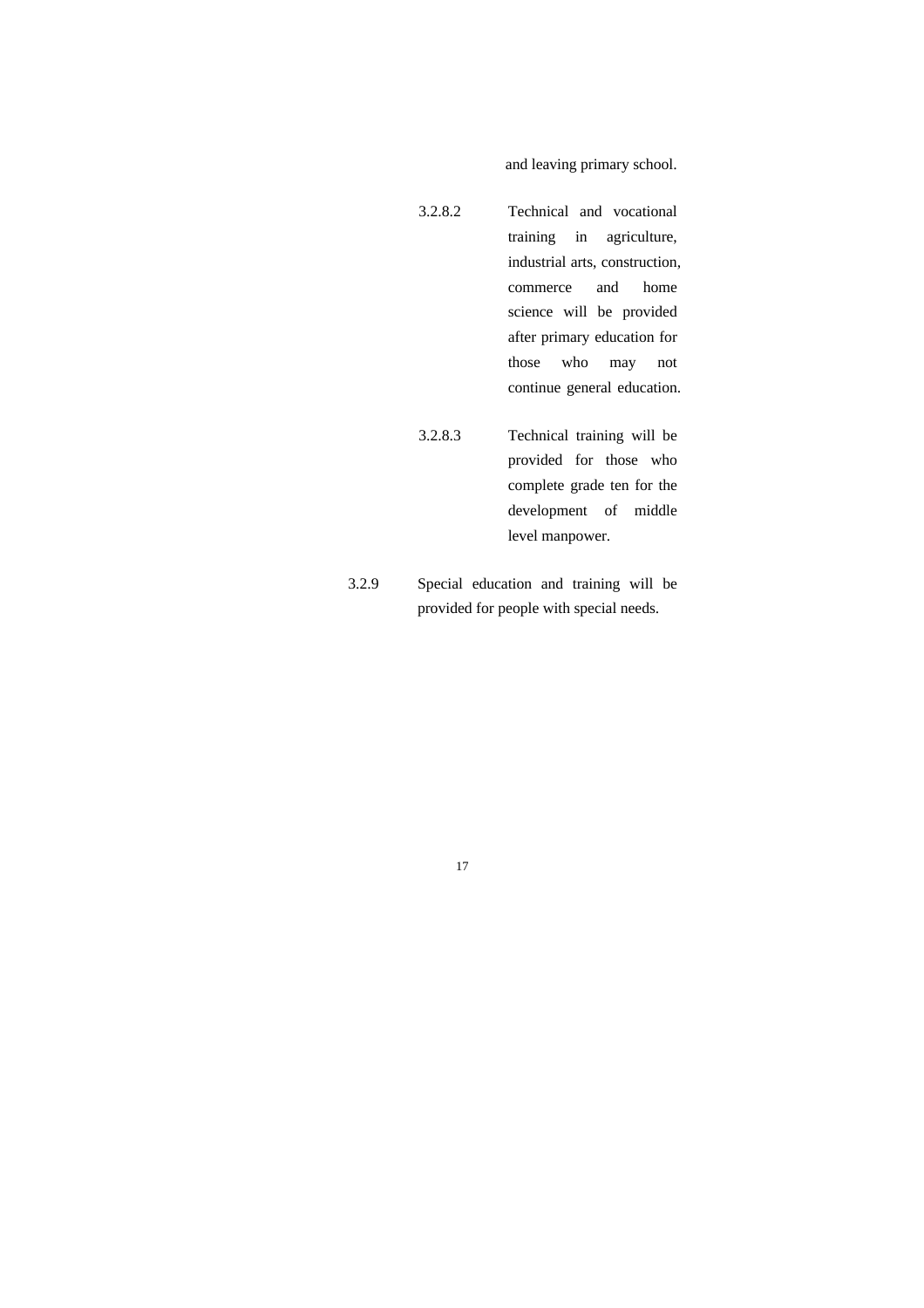#### **3.3 Educational Measurement and Examination**

- 3.3.1 Continuous assessment in academic and practical subjects, including aptitude tests will be conducted to ascertain the formation of all round profile of students at all levels.
- 3.3.2 National examinations will be conducted at grade eight and ten to certify completion of primary and general secondary education respectively.
- 3.3.3 In order to- get promoted from one level to the next, students will be required to have a minimum of fifty percent achievement.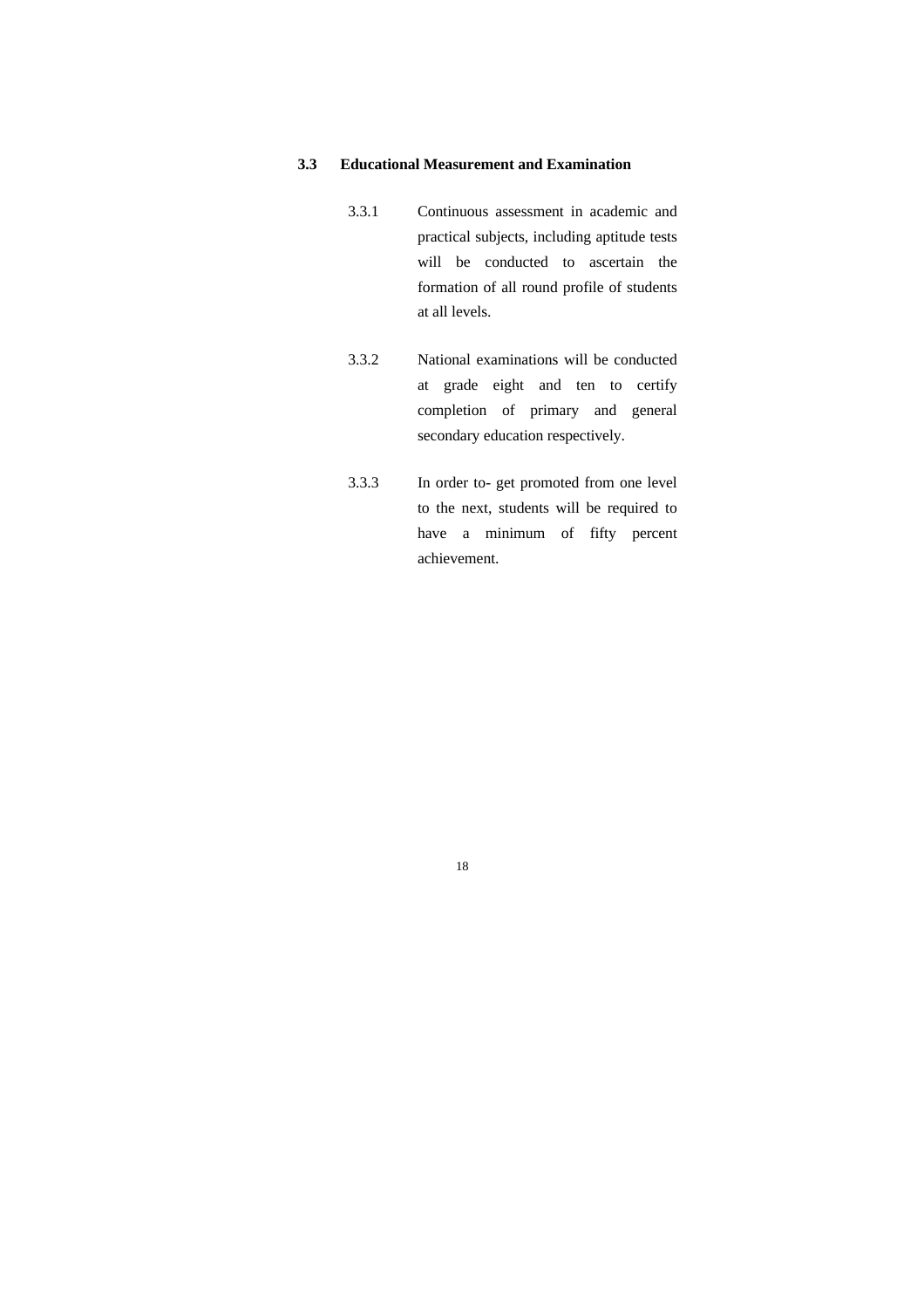- 3.3.4 Students will be officially certified at the completion of the various levels of education.
- 3.3.5 Official certification will also be given to those who complete technical and vocational training programmers.
- 3.3.6 After the second cycle of secondary education, students will be required to sit for examinations of relevant institutions for admission.
- 3.3.7 A national organization of educational measurement and examination wi11 be established to provide central professional guidance and coordination as well as to make the necessary expertise available.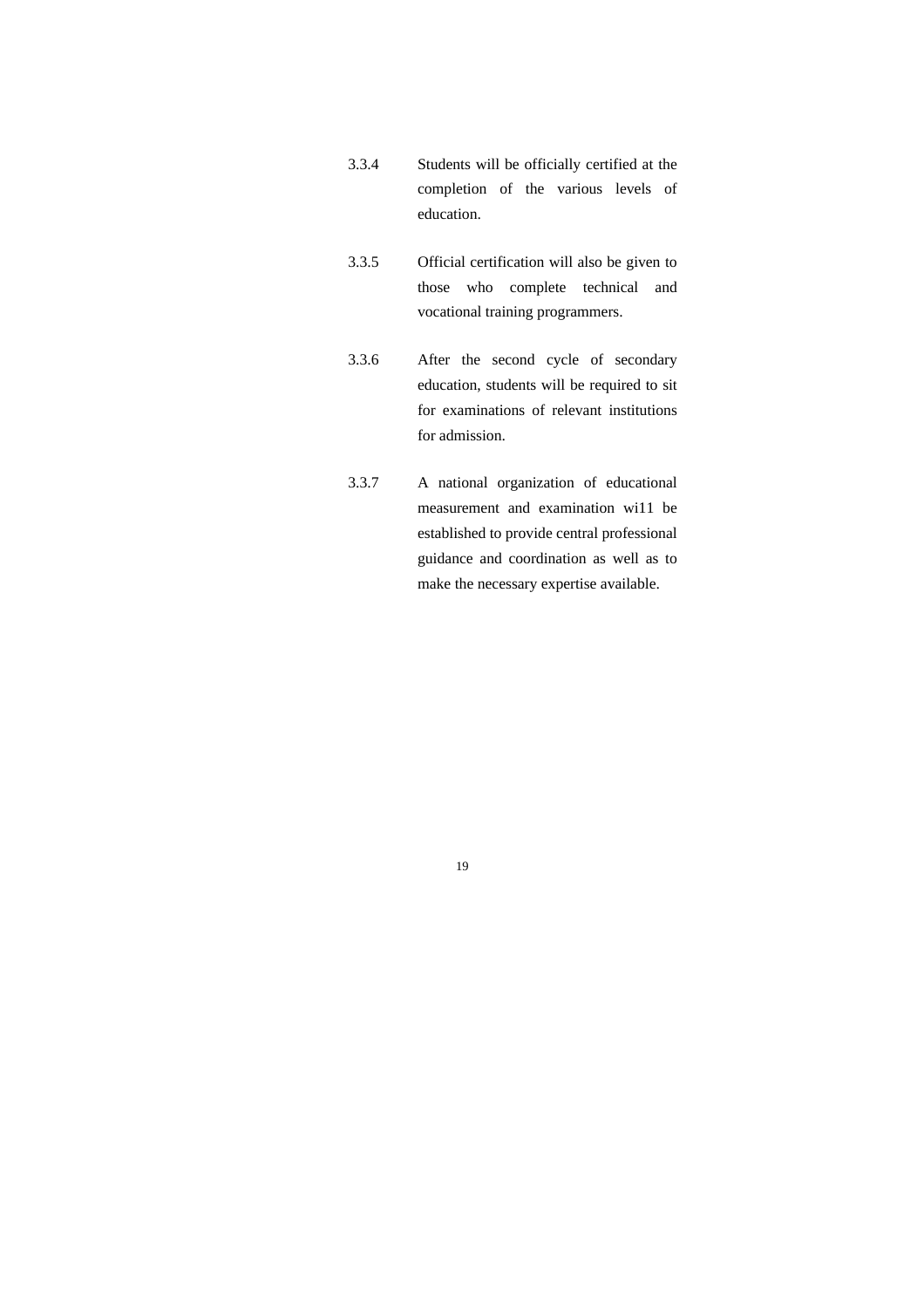#### **3.4 Teachers**

- 3.4.1 Ascertain that teacher trainees have the ability, diligence, professional interest, and physical and mental fitness appropriate for the profession.
- 3.4.2 Create a mechanism by which employers, training institutions and the Teachers Association participate in the recruitment of trainees
- 3.4.3 Teacher education and training components will emphasize basic knowledge pro-fessional code of ethics, Methodology and practical trainings.
- 3.4.4 Teachers will be certified before assigned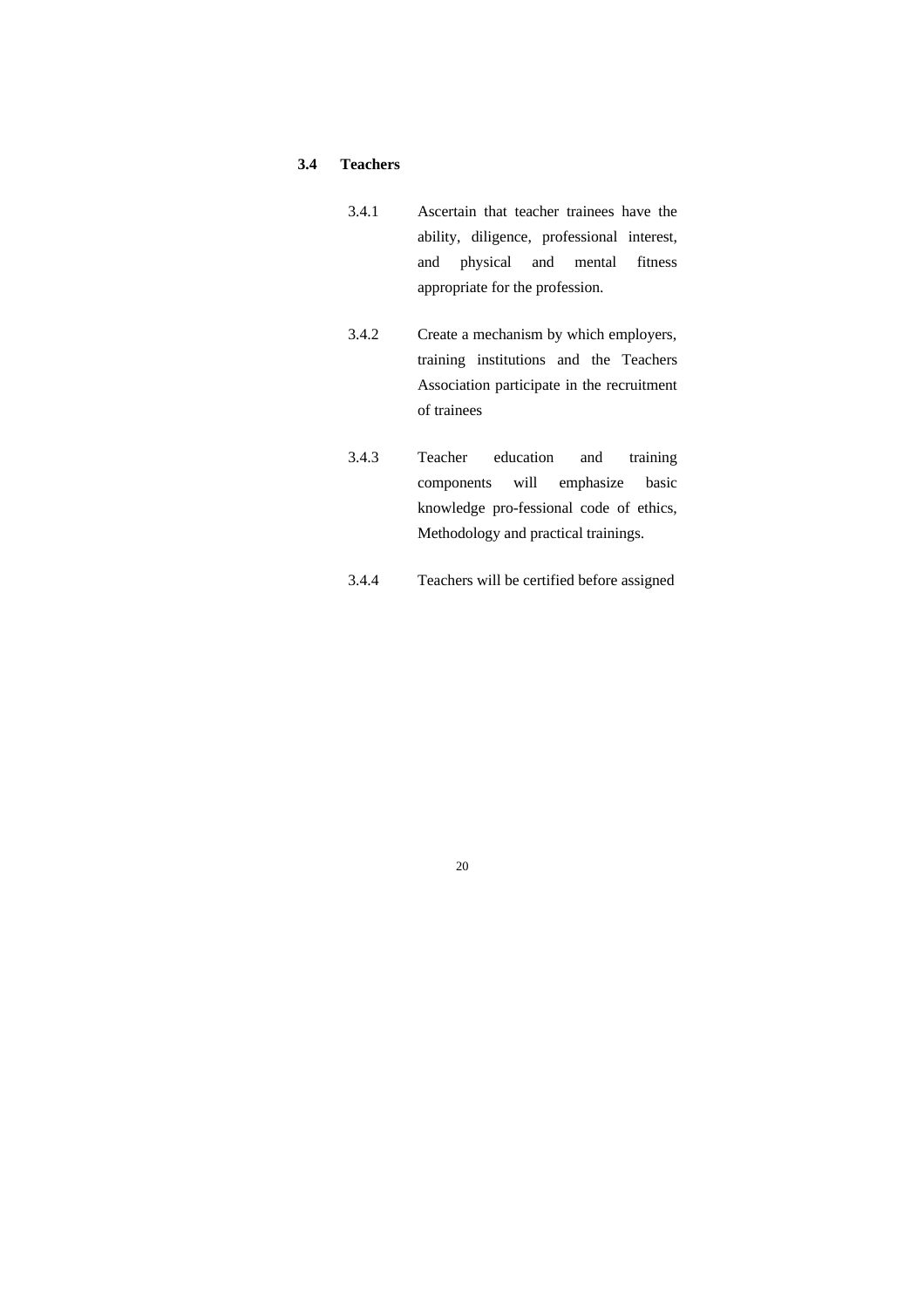to teach at any level of education.

- 3.4.5 Teachers. Starting from kindergarten to higher education, will be required to have the necessary teaching qualification and competency in the media of instruction, through pro-service and in-service training.
- 3.4.6 The criteria for the professional development of teachers will be continuous education and training, professional ethics and teaching performance.
- 3.4.7 A professional career structure will be developed in respect to professional development of teachers.
- 3.4.8 Teacher training institutions, including higher education, will function,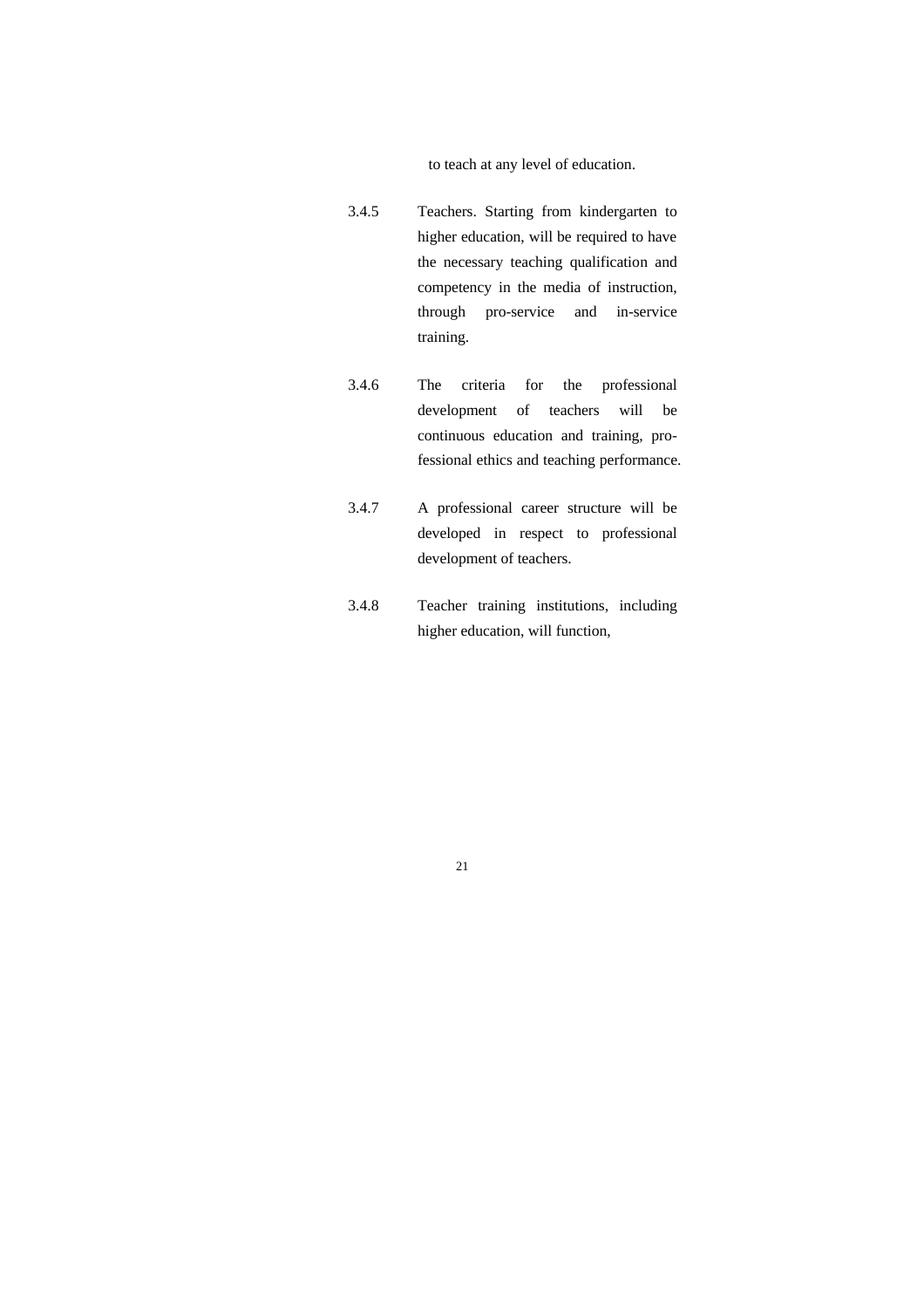autonomously With the necessary authority, responsibility and accountability.

- 3, 4.9 Teacher training institutions of all levels will be required to gear their programmers towards the appropriate educational level for which they train teachers.
- 3.4.10 Special attention will be given to the participation of women in the recruitment, training and assignment of teachers.
- 3.4.11 Teacher training for special education will be provided in regular teacher training programmers.
- 3.4.12 Various steps will be taken to promote incentives to motivate teachers specially to those assigned in hardship areas.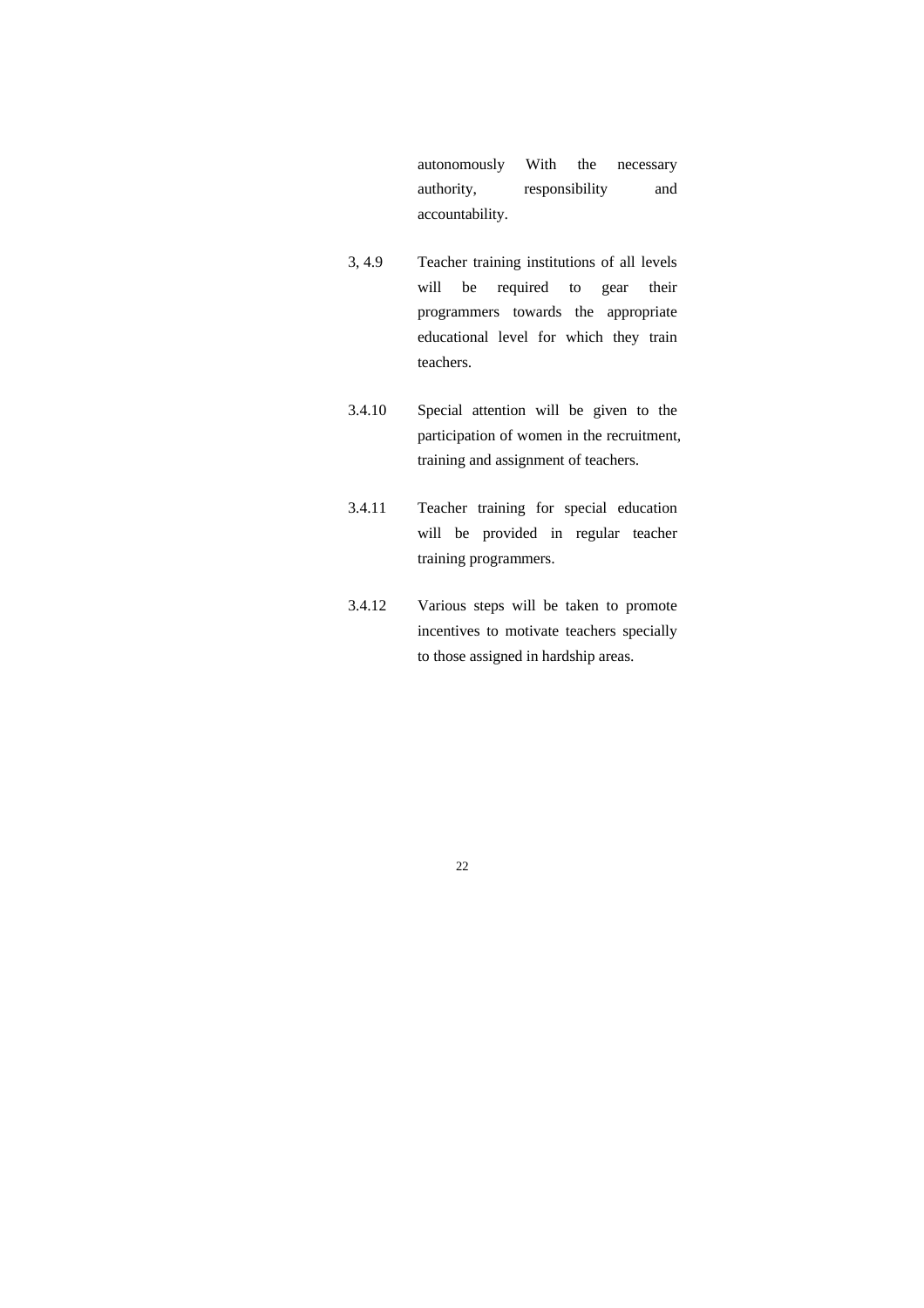#### **3.5 Languages and Education**

- 3.5.1 Cognizant of the pedagogical advantage of the child in learning in mother tongue and the rights of nationalities to promote the use of their languages, primary education will be given in nationality languages.
- 3.5.2 Making the necessary preparation, nations and nationalities can either learn in their own language or can choose from among those selected on the basis of national and countrywide distribution.
- 3.5.3 The language of teacher training for kindergarten and primary education will be the nationality language used in the area.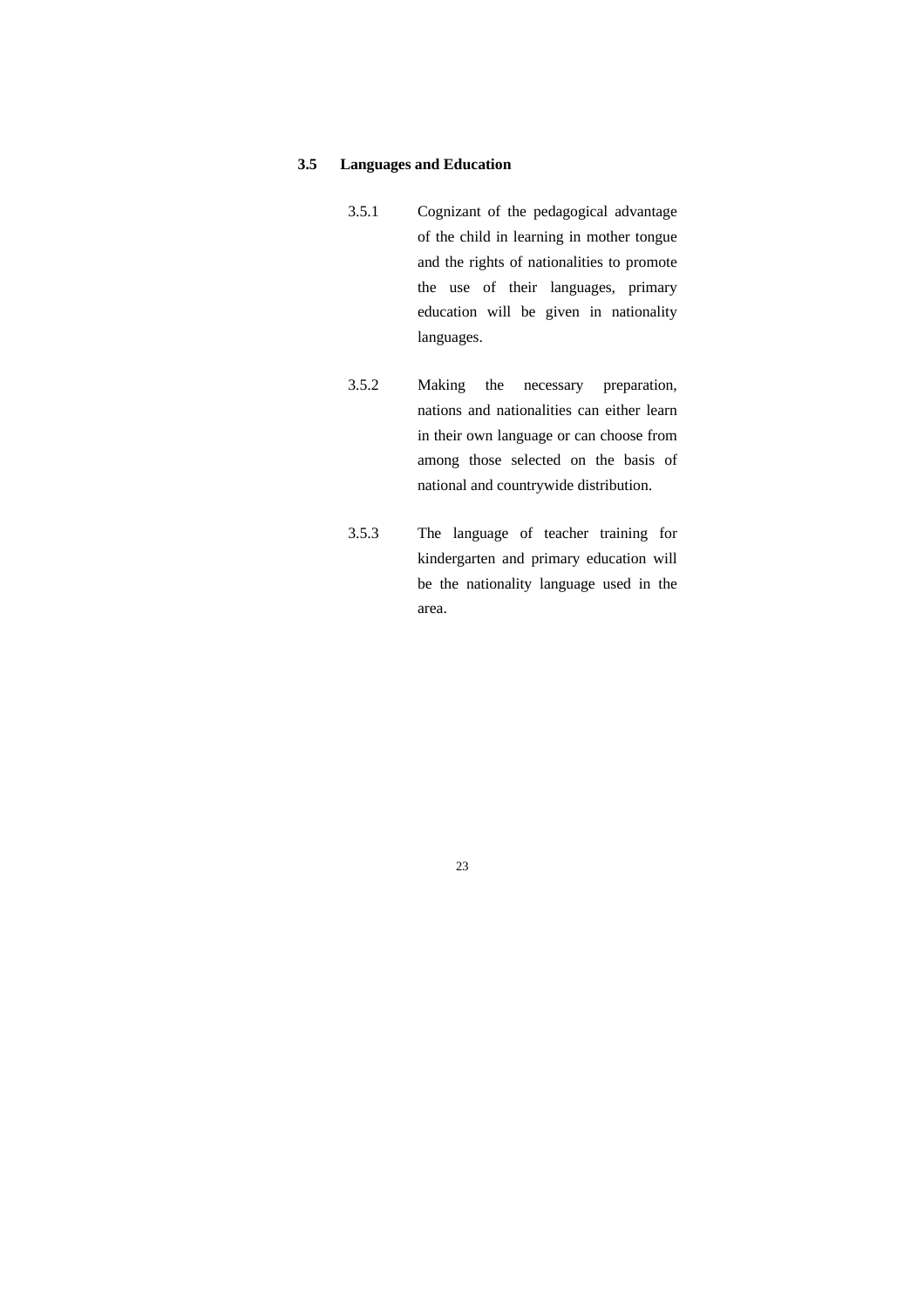- 3.5.4 Amharic shall be taught as a language of countrywide communication.
- 3.5.5 English will be the medium of instruction for secondary and higher education.
- 3.5.6 Students can choose and learn at least one nationality language and one foreign language for cultural and international relations.
- 3.5.7 English will be taught as a subject starting from grade one.
- 3.5.8 The necessary steps will be taken to strengthen language teaching at all levels.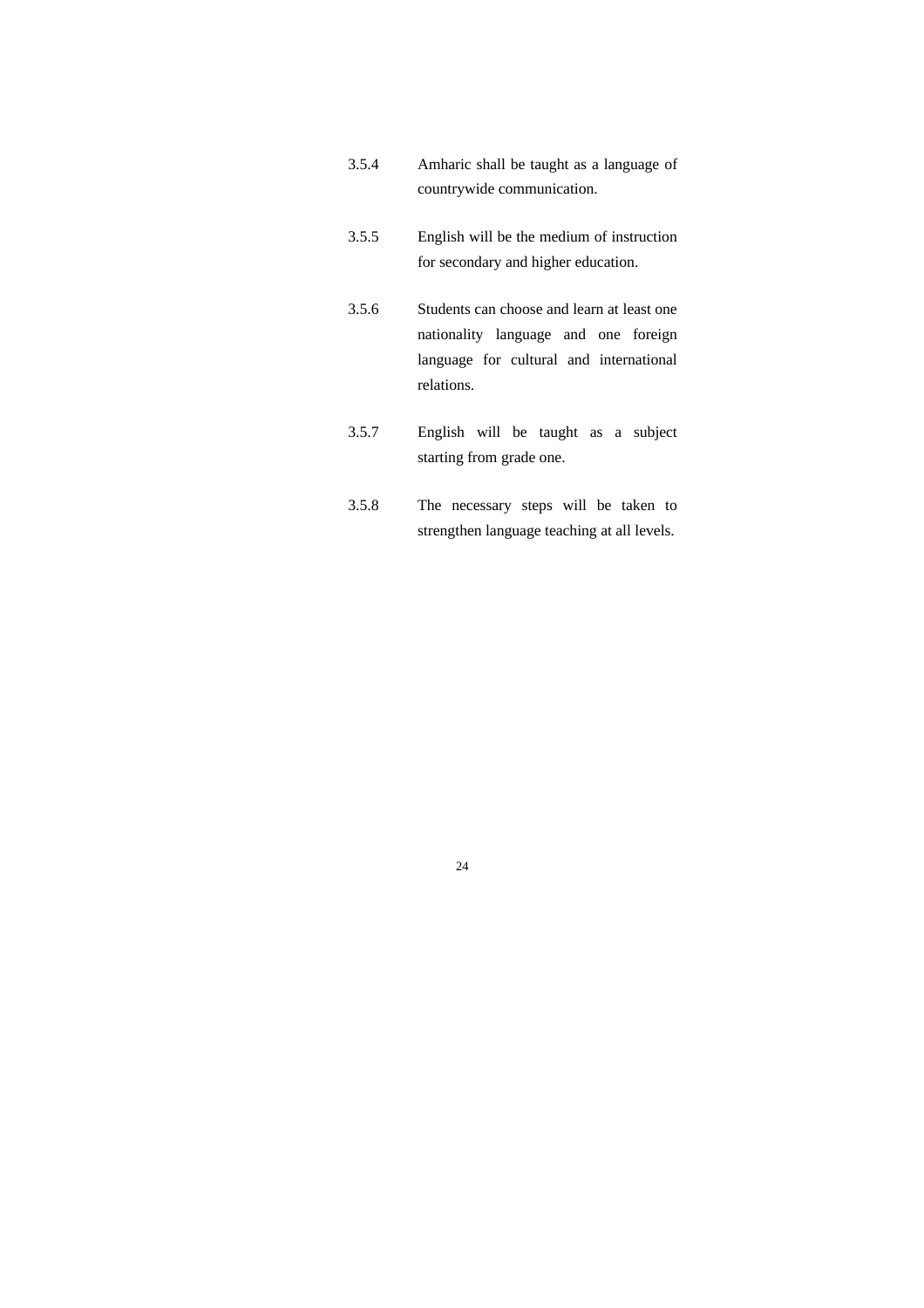## **3.6 Nexus Between Education, Training, Research and Development**

- 3.6.1 The participation of students in technical and higher education programmers, in gaining the necessary field experience before graduation will be facilitated.
- 3.6.2 The participation of teachers and researchers in getting the necessary field experience in various development and service institutions and professionals of such institutions in teaching will be facilitated.
- 3.6.3 Coordinated curriculum development will be ensured so that students and trainees will acquire the necessary Entrepreneurial and productive attitudes and skills.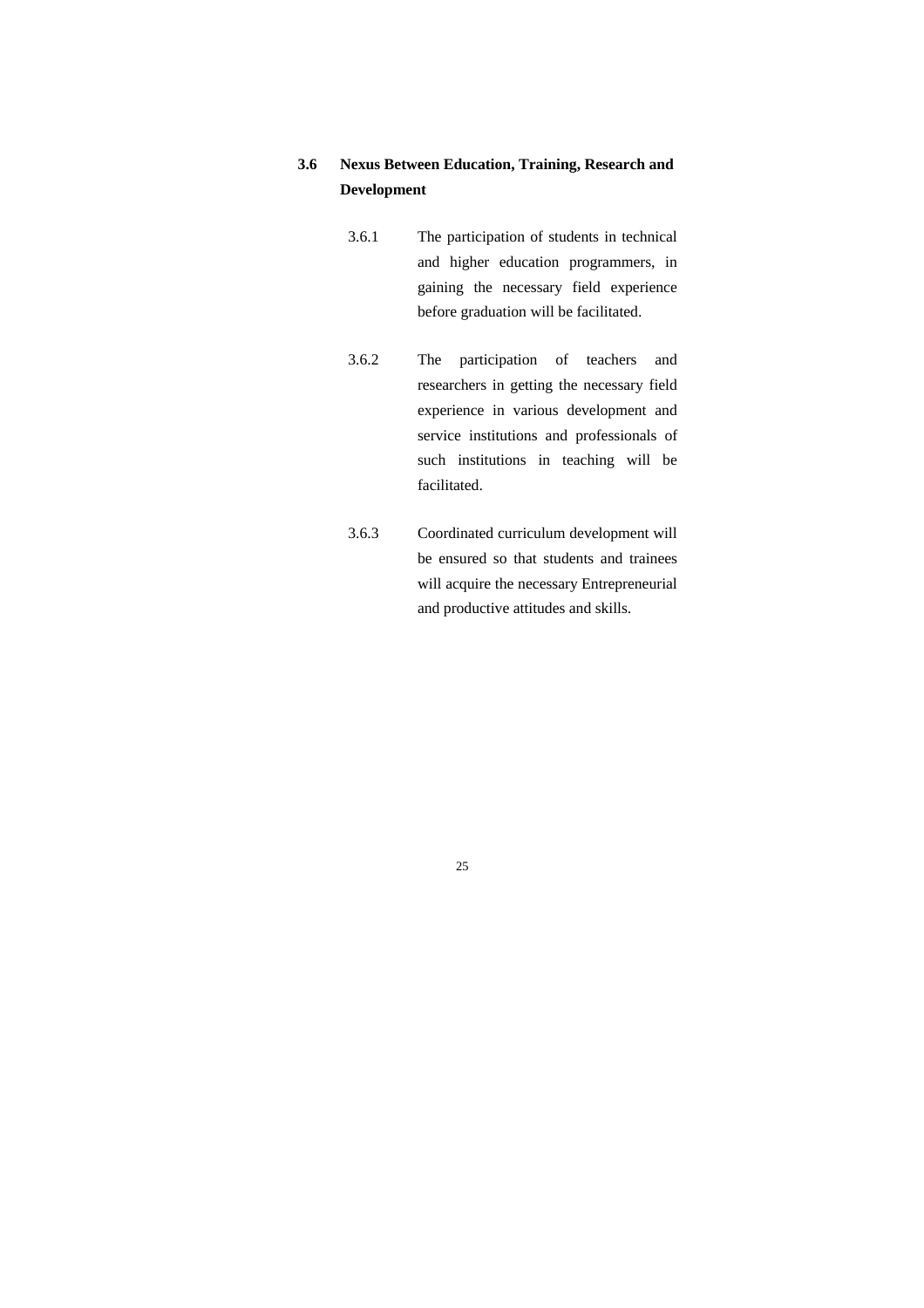- 3.6.4 Governmental and nongovernmental organizations can establish training programmers according to their needs.
- 3.6.5 An appropriate organizational mechanism will be created to streamline and accredit technical and vocational training and coordinate the necessary certification.
- 3.6.6 Non-formal education and training programmers will be organized by the various development and social institutions in coordination with the Ministry of Education.
- 3.6.7 Traditional education will be improved and developed by being integrated with modern education.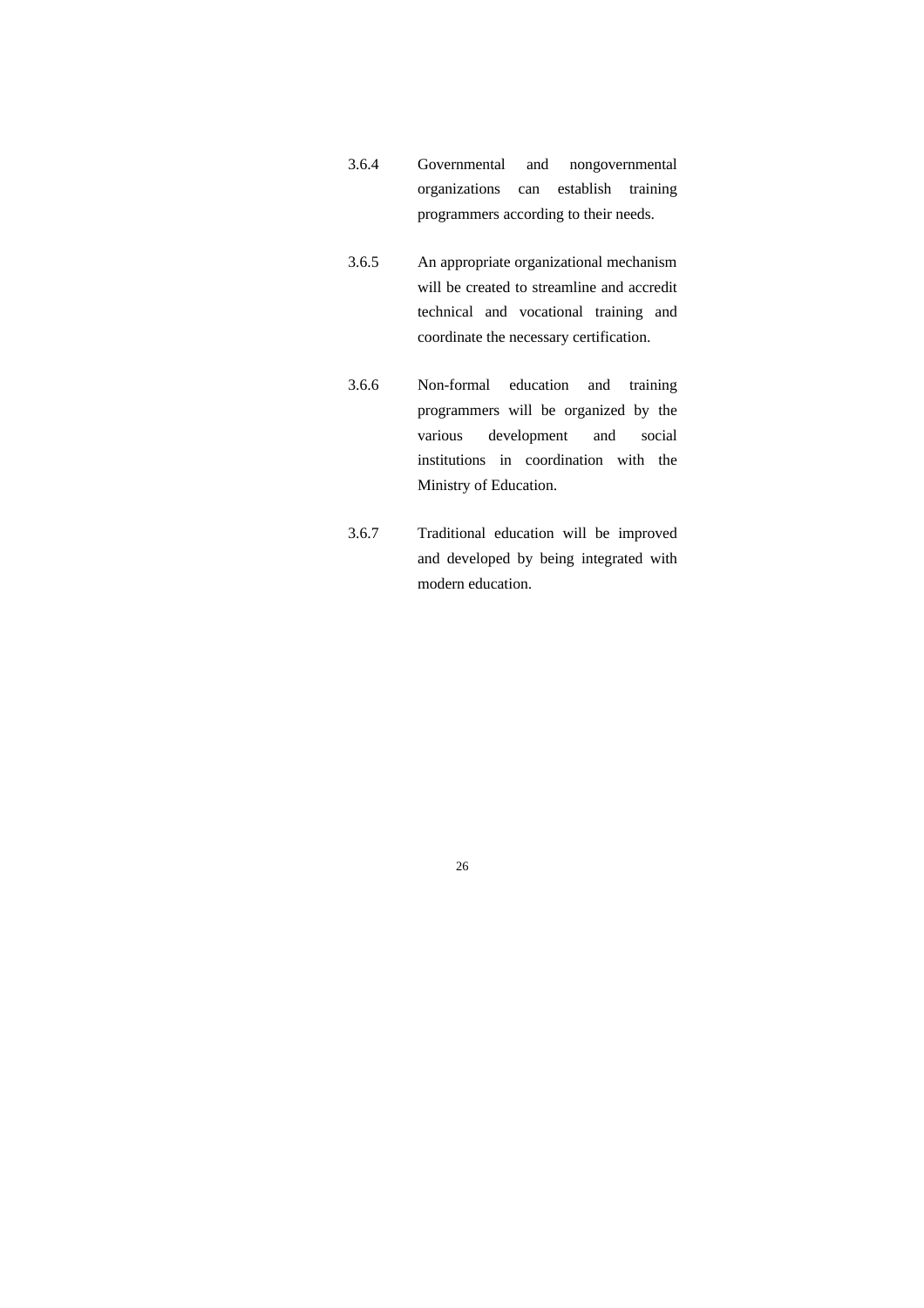3.6.8 Research of practical societal impact will be given priority and the necessary steps will also be taken to facilitate the coordinated efforts of all those concerned.

#### **3.7 Educational Support Inputs**

- 3.7.1 In order to promote the quality relevance and expansion of education, due attention will be given to the supply, distribution and utilization of educational materials, educational technology and facilities.
- 3.7.2 Mechanisms of manpower training and maintenance, proper utilization of educational support inputs will be developed to ensure relevance and standards.
- 3.7.3 A mechanism for coordinated production and distribution of educational support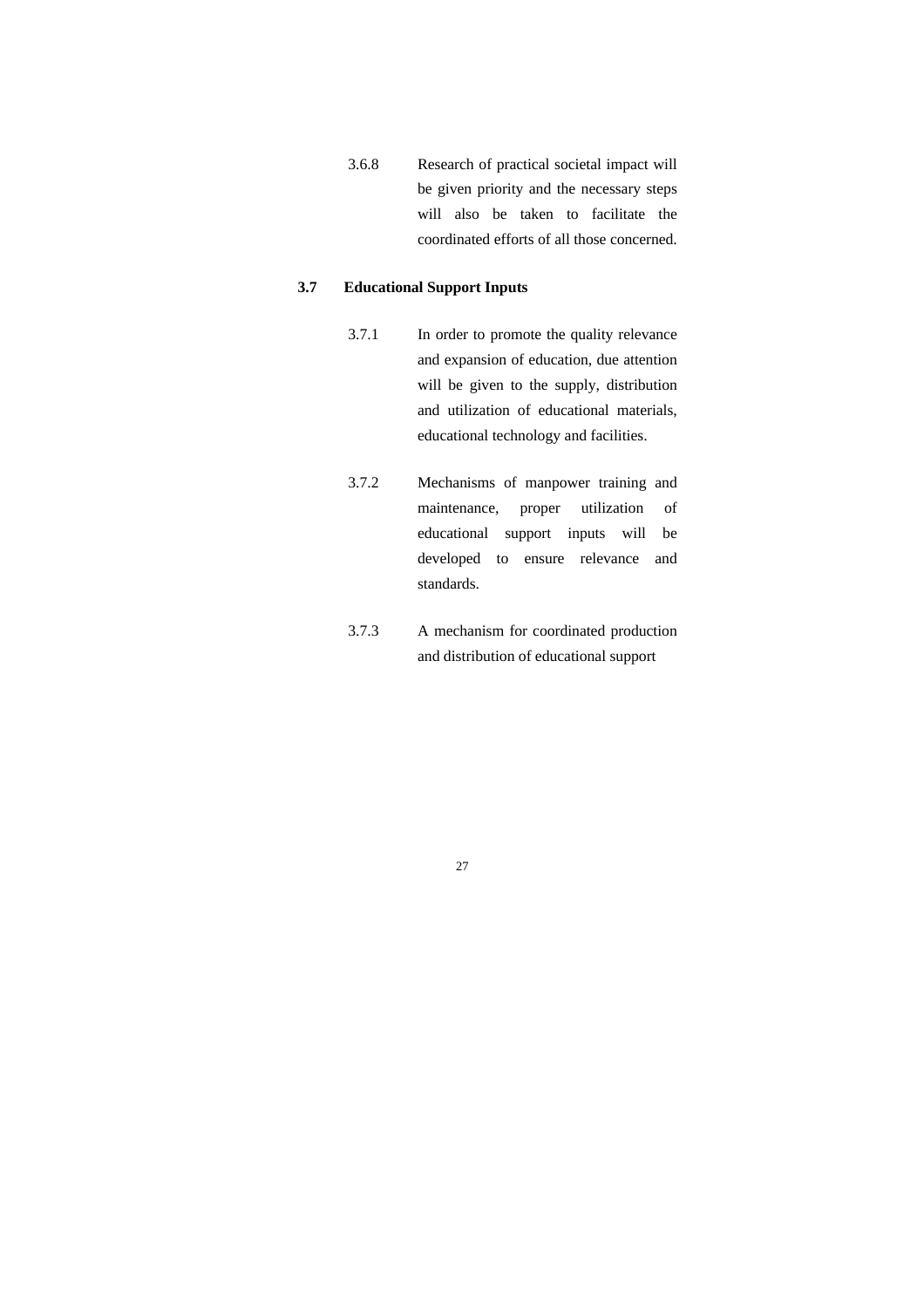inputs at the institutional, woreda, zonal, regional and central levels will be created to strengthen the teaching-learning process, research and various other educational activities, in accordance with the curricular needs and standards of the various levels and types of education.

- 3.7.4 Due attention will be given to popular participation, in the production, distribution, utilization, upkeep, care and safety of educational materials, educational technology and facilities.
- 3.7.5 The participation of various organizations and individuals will be enhanced in the production, supply and distribution of educational support inputs.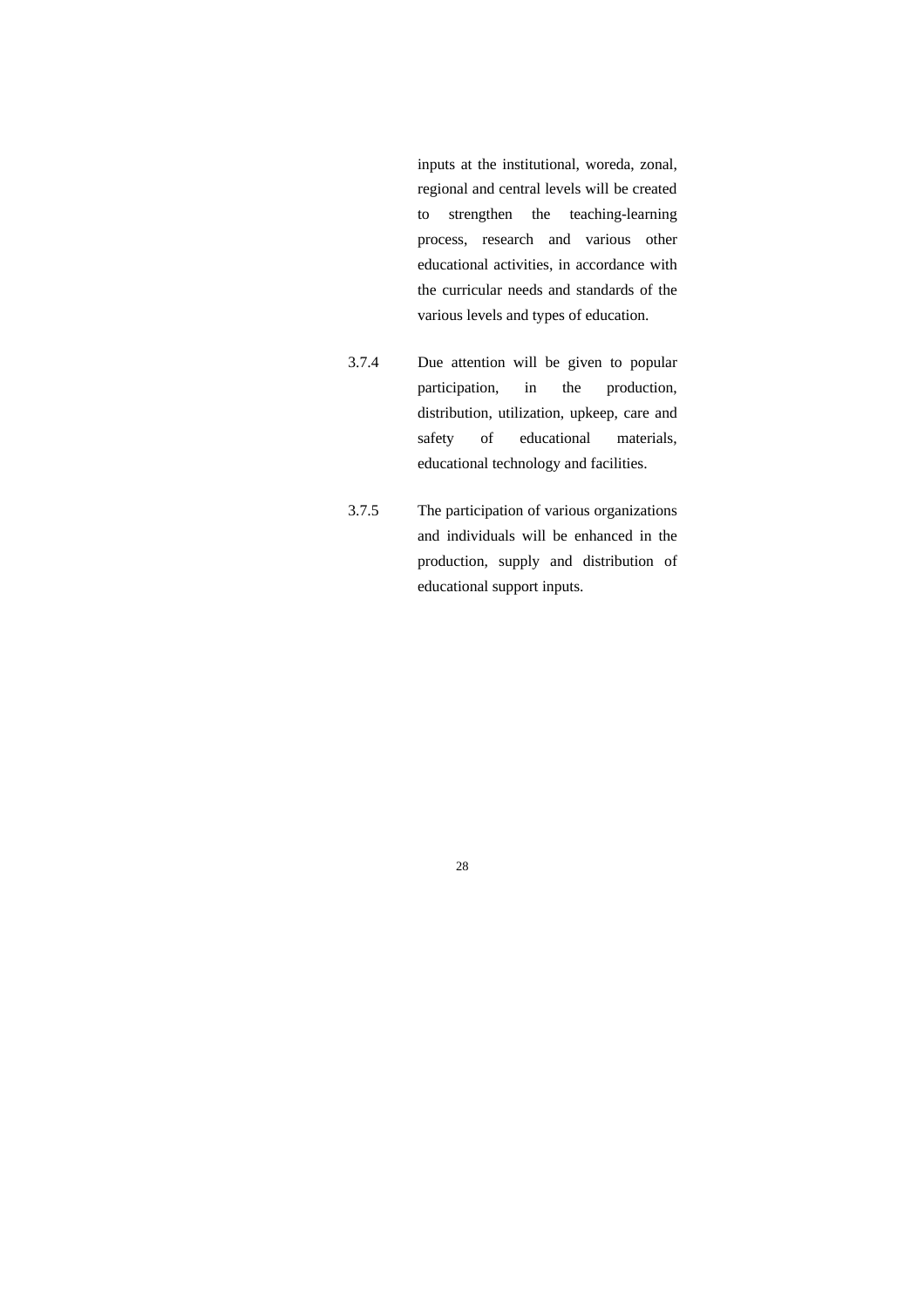- 3.7.6 Special attention will be given in the preparation and utilization of support input for special education.
- 3.7.7 Special attention will be given to women and to those students who did not get educational opportunities in the preparation, distribution and use of educational support inputs.

### **3.8 Educational Organization and Management**

- 3.8.1 Clear guidelines, stating the rights and duties of all involved in education, will be issued to ensure participatory and proper professional relations in their activities.
- 3.8.2 Educational management will be decentralized to create the necessary condition to expand, enrich and improve the relevance, quality,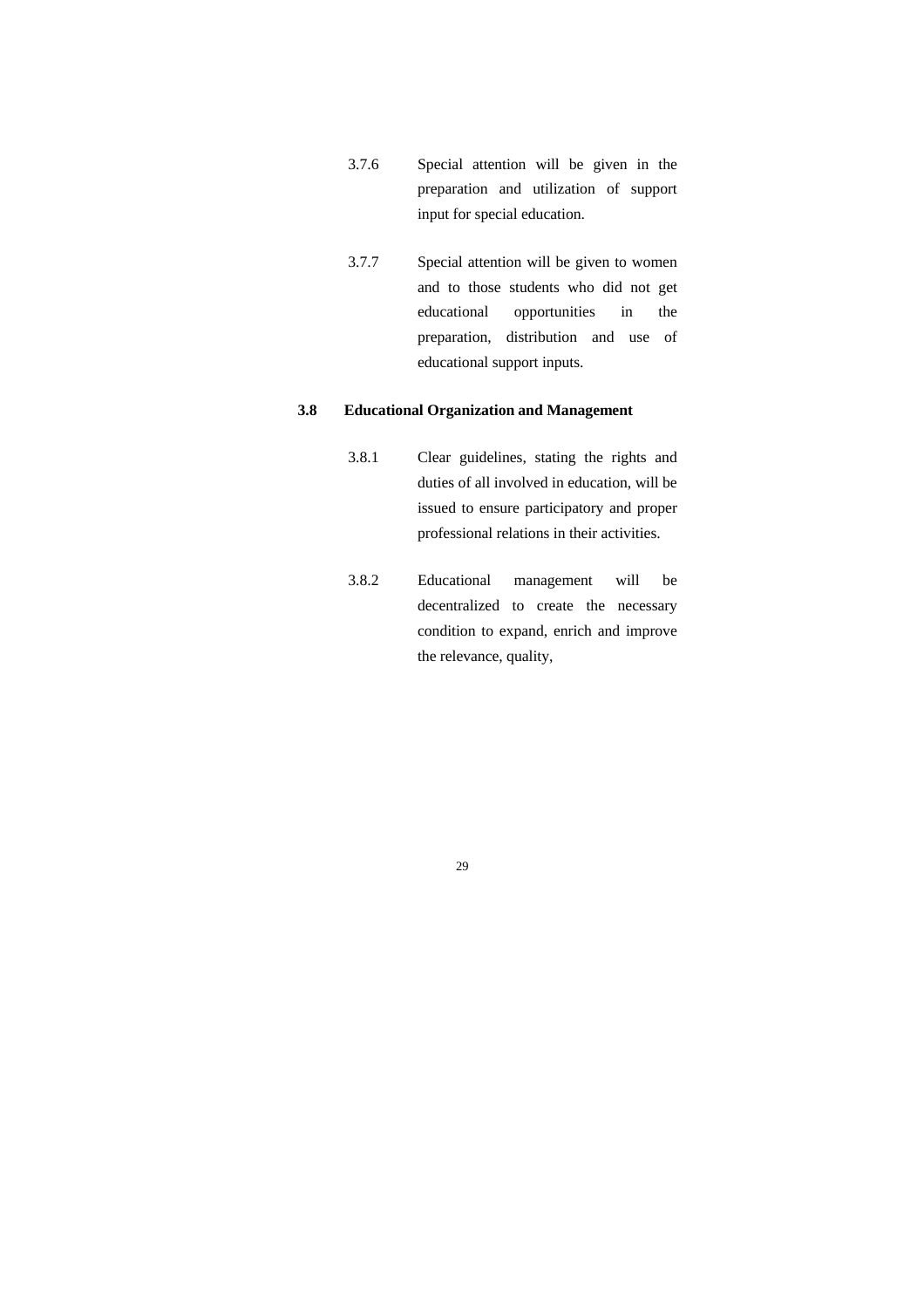accessibility and equity of education and training.

- 3.8.3 Educational management will be democratic, professional, coordinated, efficient and effective, and will encourage the participation of women.
- 3.8.4 Educational institutions will be autonomous in their internal administration and in the designing and implementing of education and training programmers, with an overall coordination and democratic leadership by boards or committees, consisting of members from the community (society), development and research institutions, teachers and students.
- 3.8.5 The management of teachers and other educational personnel will be organized, on the basis of professional principles,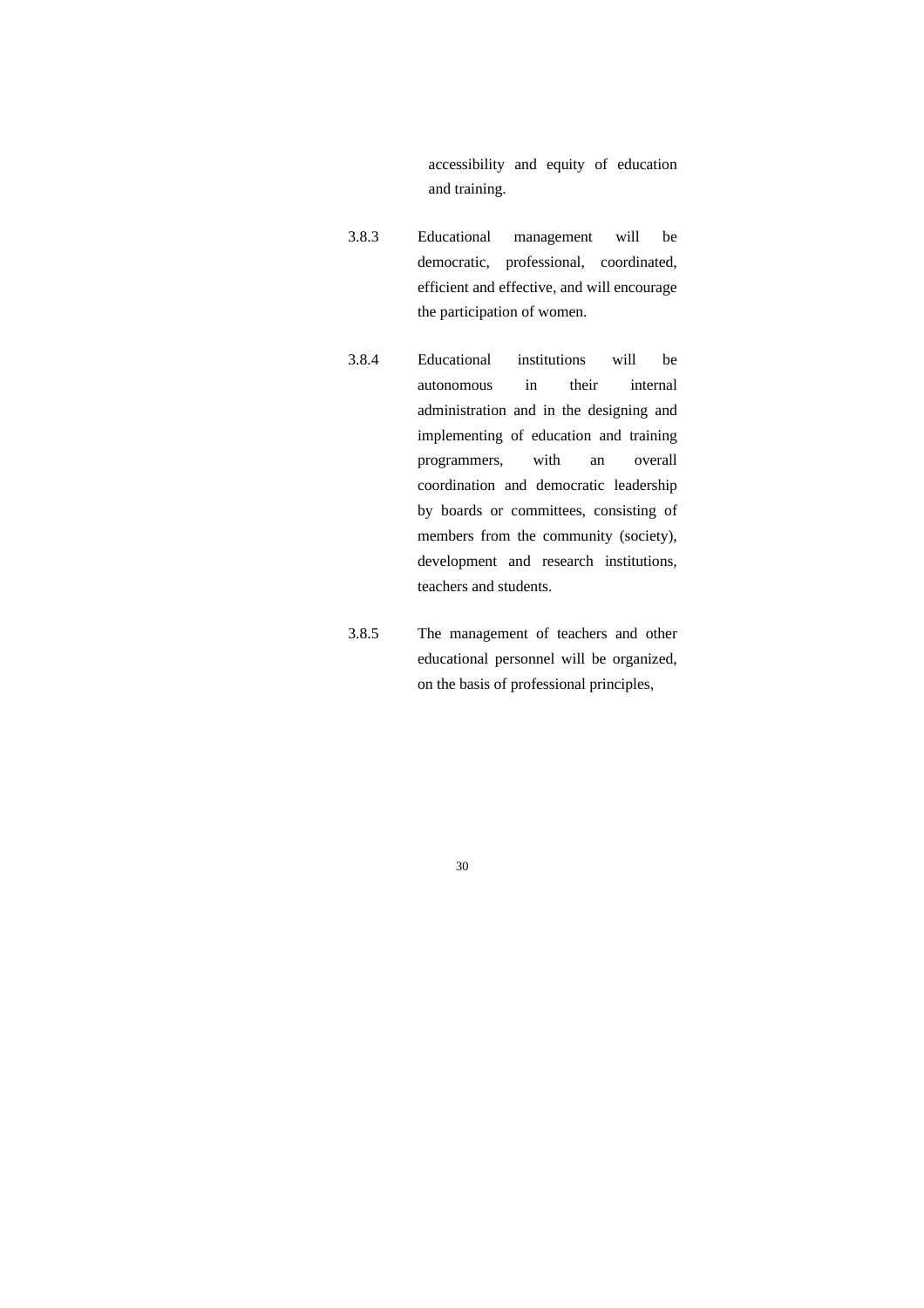Including professional code of ethics salary working conditions incentives, professional growth and overall rights and duties.

#### **3.9 Educational Finance**

- 3.9.1 The priority for government financial support will be up to the completion of general secondary education and related training (grade 10) with increased costsharing at higher levels of education and training.
- 3.9.2 Mechanisms will be created for students to cover their educational expenses through service or payment after graduation.
- 3.9.3 Scholarship will be given to deserving (outstanding) students.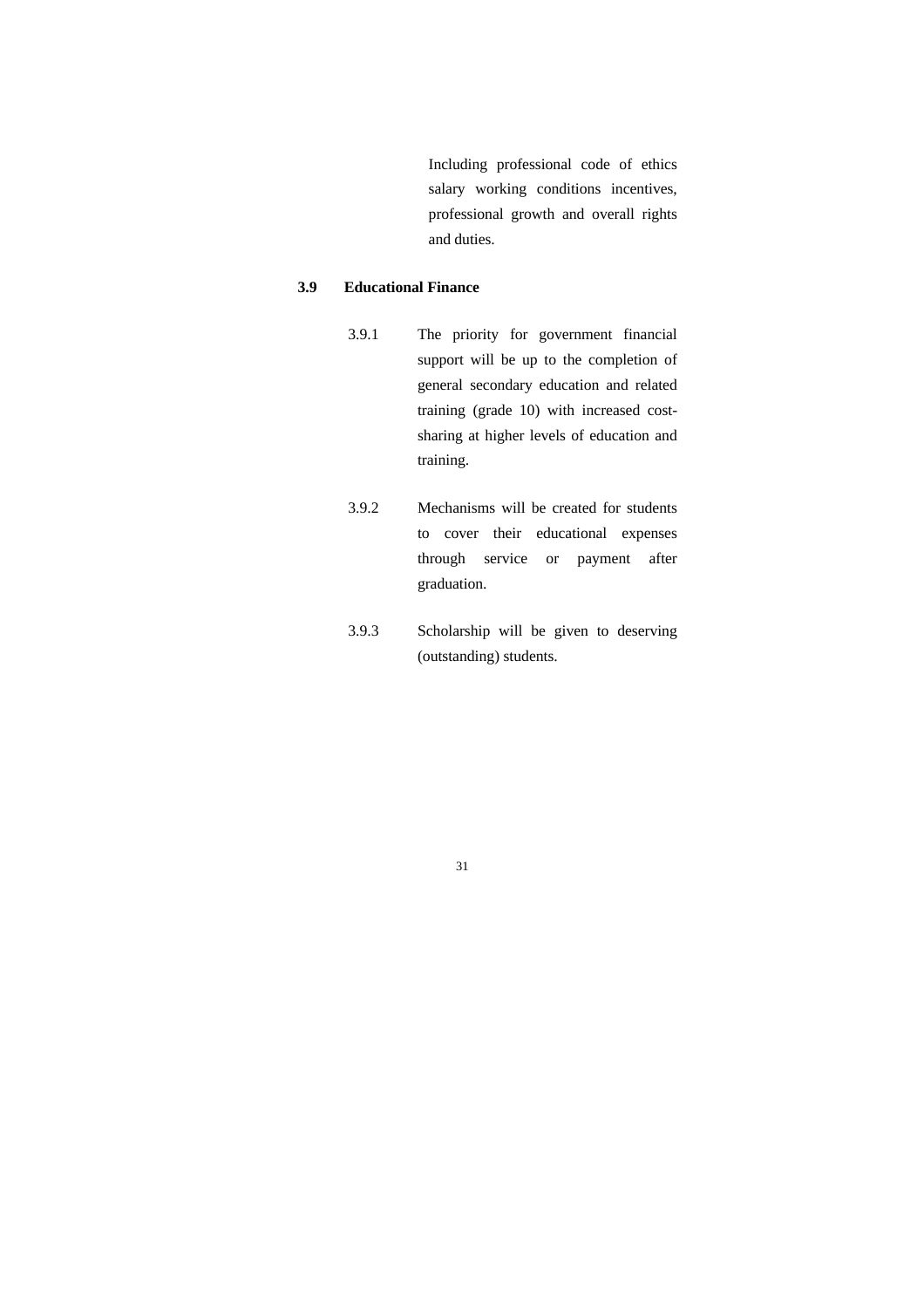- 3.9.4 Special financial assistance will be given to those who have been deprived of educational opportunities, and steps will be taken to raise the educational participation of deprived regions.
- 3.9.5 The government will give financial support to raise the participation of women in education.
- 3.9.6 The government will create the necessary conditions to encourage and give support to private investors to open schools and establish various educational and training institutions.
- 3.9.7 The necessary conditions will be created for educational and training institutions to generate their own income and to use it to strengthen the educational process.